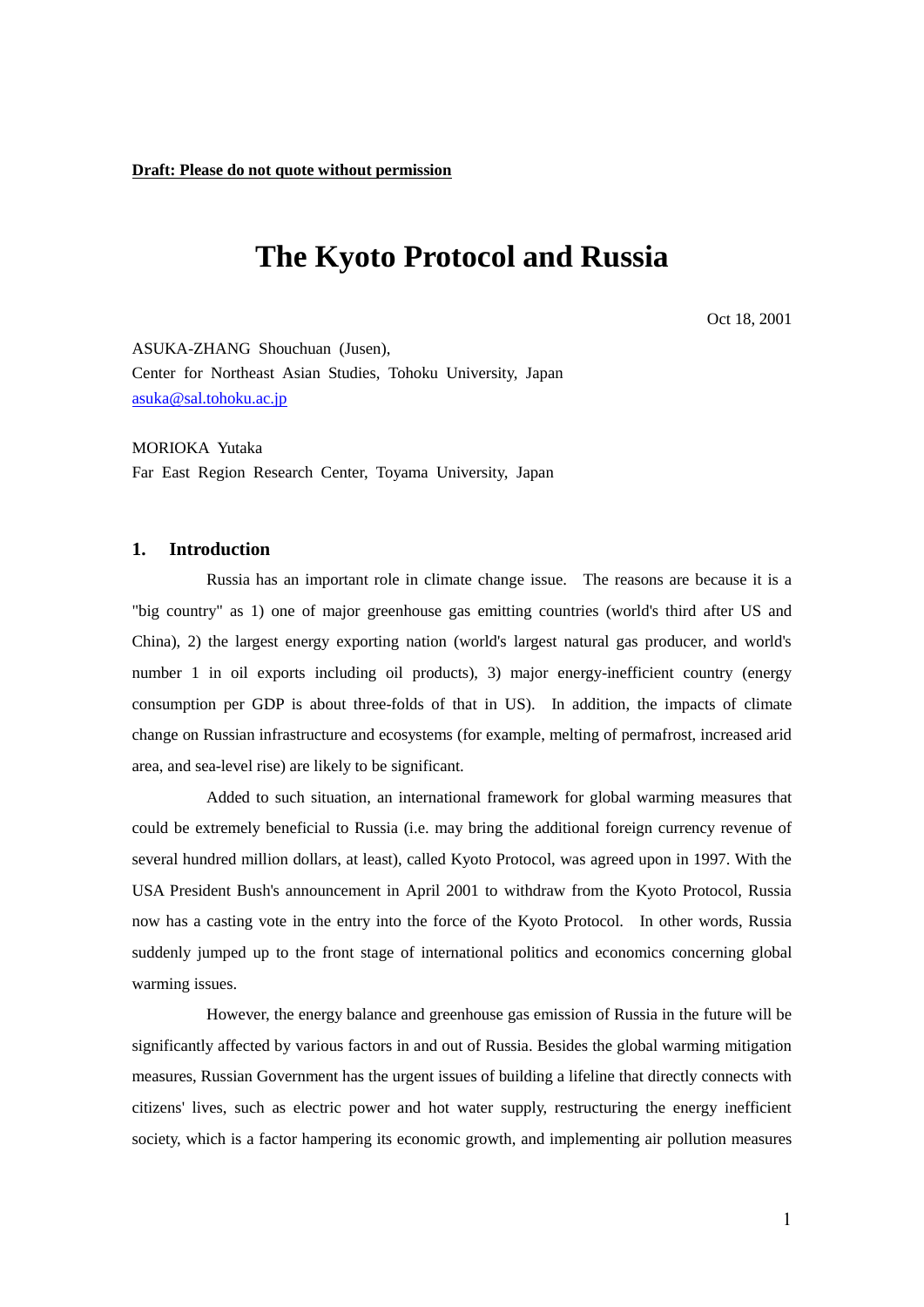connected with power generation. Moreover, to optimally take advantage of the Kyoto Protocol, it needs to balance stakeholders' interests and to adopt strategic diplomacy for environment and energy.

In this report, we shall first outline the Russian situation concerning energy and global warming Issues. Next, we shall identify the international framework in global warming issues, with a special focus on multitudes of relationships between Kyoto Protocol, Russia, and international community, based on the agreement reached at the resumed session of the sixth Conference of Parties of the Framework Convention on Climate Change (resumed COP6) in July 2001. Lastly, we will attempt to set forth some policy proposals for Russian Government and Japanese Government in regards to the international cooperation for the Kyoto Protocol.

# **2. Russia and Global Warming**

## **1) Awareness of Global Warming Issues in Russia**

The Kyoto Protocol was adopted at the third Conference of Parties of the Framework Convention on Climate Change (COP3) held in Kyoto in 1997. It stipulates the years 2008 to 2012 as the first Commitment Period, and identifies the quantifiable target (emission quota) of greenhouse gas emissions, like carbon dioxide, for developed countries as a whole as 5.2% reduction from the emissions of year 1990, and requests Russia to control emissions at the level equivalent to 1990 emissions (i.e., minus 0%).

According to the survey conducted in Moscow by Prof. Yuzo Tanaka of Ryukoku University of Japan in March 2000, which obtained responses from 301 people of "Russian intelligentsia with the best knowledge of social problems," including social science researchers, high-educated people, company executives, and the students at the Moscow University, 90% and up responded that they "knew" or "heard" about global warming issues, but only 3% answered that they "knew well" about the Kyoto Protocol that determined the reduction targets of greenhouse gas, causing global warming.<sup>1</sup>

In general, there is no high interest about global warming issues in Russia, and several reasons are conceivable for such disinterest. First, there are uncertainties in the potential effects of global warming in Russia. Until 1990 or around, many researchers had opinions that the global warming effects to Russia would be more beneficial, especially to their agriculture sector, than adverse. Even today, there remain (although becoming minor among researchers) some theories welcoming global warming. (Actually there are more than little adverse effects such as permafrost

<sup>1</sup> Asahi Shimbun, April 8, 2000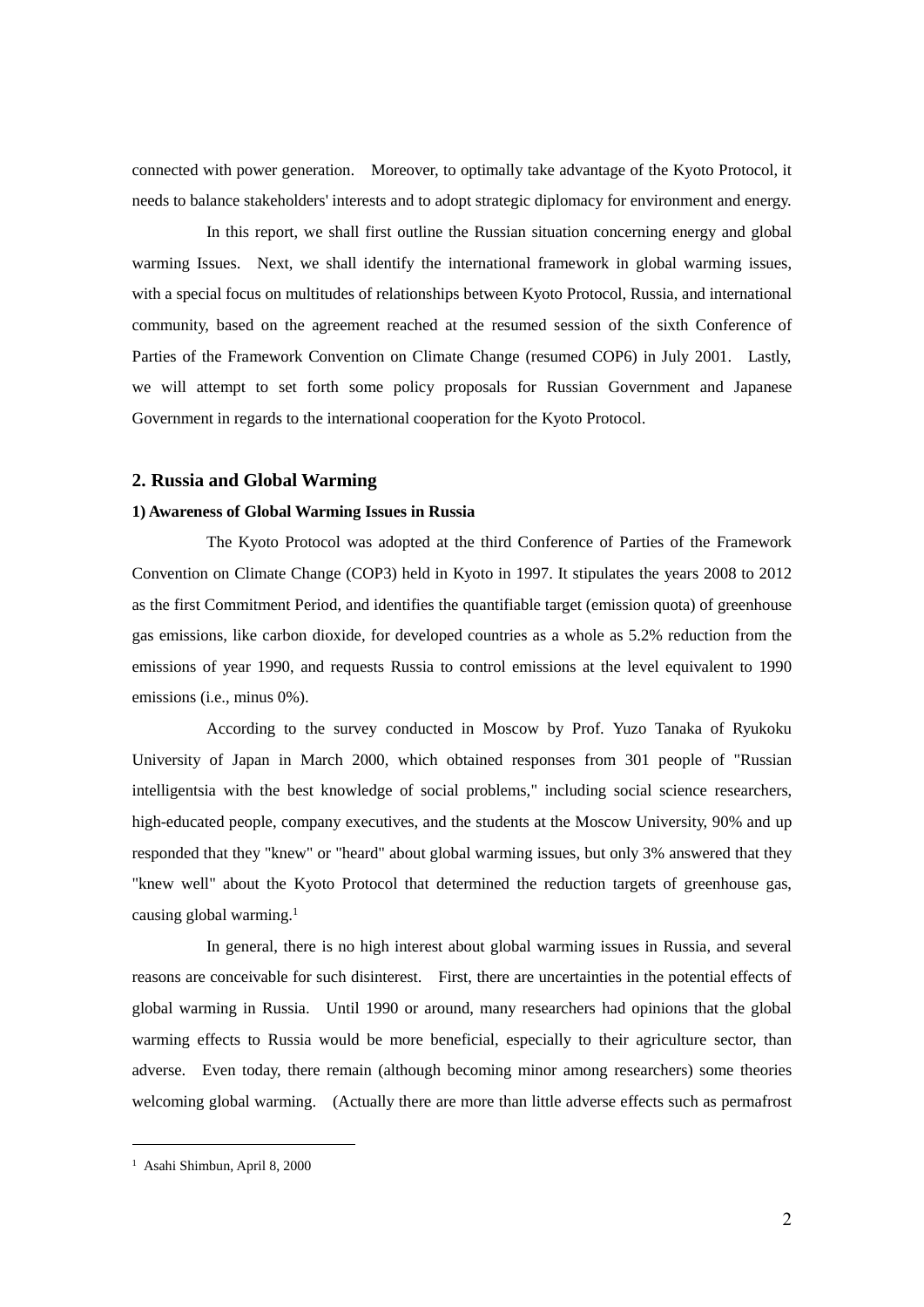melting and desertification.) Secondly, their economic structure highly depends on oil export. Thirdly, they have many short to mid term problems that demand immediate attentions, such as growing poverty and corruption, crime increases, unstable supplies of power and gas, and air pollution. The fourth is the weakening of environmental administration, which essentially have had to take leadership in this problem. For the last several years, Russia lowered the status of environmental administration section in overall administrative structure (dissolution of Ministry of Environment and Natural Resources, and the establishment of the Committee for Environmental Conservation, followed by the dissolution of the Committee for Environmental Conservation, and the incorporation of such function to the Ministry of Natural Resource Utilization as a section of that ministry), resulting in the significant reduction of environmental administration influences in the government.

# **2) Russian Government's Position in International Negotiation<sup>2</sup>**

1

In reflection of domestic unawareness, Russian Government's position in the international negotiation on global warming measures at the Conference of Parties (COP) of Framework Convention on Climate Change was rather passive, and hardly put forward its presence in meetings. Especially at the COP1 in 1995 and COP2 in 1996, Russian delegates were led by a researcher who was skeptical on the global warming itself and viewed that the effects on Russia would be more positive than negative. At these meetings, Russia maintained a cooperative relationship with the member countries of Organization of Petroleum Exporting Countries (OPEC), such as Saudi Arabia, which shared same stakes as oil exporting country, and strongly resisted the building of international framework that might lead to the reduction in fossil fuel demands.

Even at the COP3 in Kyoto in 1997, Russia took the negotiation position almost synchronized with the JUSSCANZ group (Japan, USA, Canada, Australia, Norway, and New Zealand), which was consisted of countries rather passive to global warming measures. During COP3, Russia's presence was not too significant, but ended to earn, along with Ukraine, the extremely achievable quantitative target of minus 0% from 1990 for greenhouse gas emission reduction. This fact made Russian role in the international framework for global warming measures extremely significant in later dates. Moreover, from 1998, it started to actively voice the opposition

<sup>2</sup> For the history of Russian global warming measures, we referred to Arild Moe and Kristian Tangen, "The Kyoto Mechanism and Russian Climate Politics"*,* The Royal Institute of International Affairs", 2000, and Vladimir Kotof and Elina Nikitina, "Russia: Formation and Implementation of Climate Policies", Paper presented at the IGES International CDM Workshop, Jan 26-27, 2000, Institute of Global Environmental Strategy, Hayama, Japan, etc.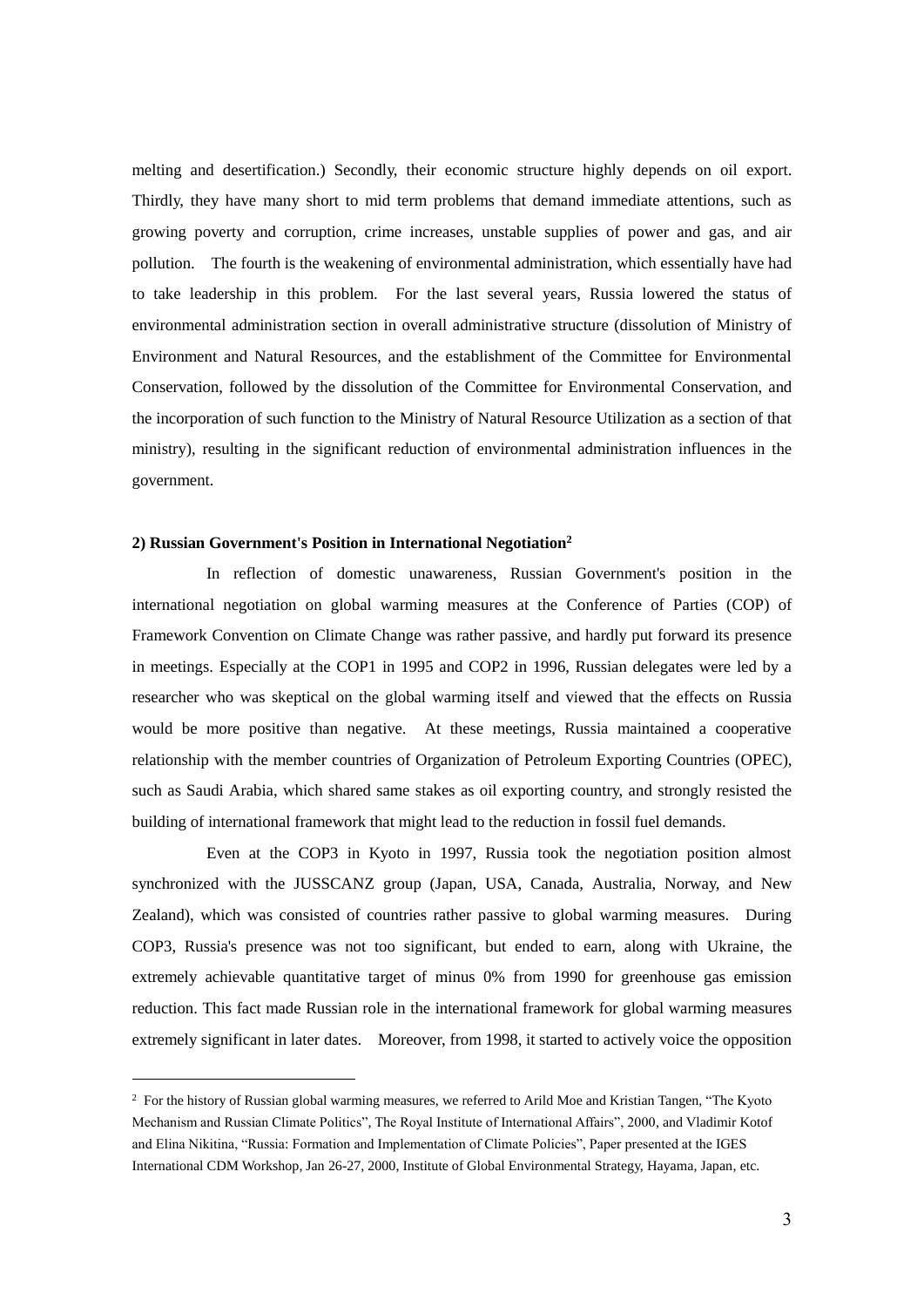against the strengthening of compliance system under the protocol (for example, more strict penalty), and instead the support for the optimum utilization of Kyoto Mechanisms, such as emission trading, as a member of the umbrella group (JUSSCANZ Group without Switzerland, and with newly joined Russia, Ukraine, and Iceland).

During the resumed COP6 in July of 2001, Russia won considerable concession for their many demands (e.g. lenient regulation on emission trading) to increase benefits by fully utilizing their "ratification card" described later as Japan and Canada did, while, immediately prior to the meeting, Russian congress already suggested the possibility of ratification without USA at the hearings held on June 18.

It is not clear why Russia could win "soft" quantitative target at COP3 in 1997. Some viewed<sup>3</sup> that Russia, without any compromise, simply rejected to "increase reduction target," while others observed<sup>4</sup> that it was due to USA's tough strategic intent to get "two birds by one stone" by providing financial aids to former Soviet regime in post Cold War era, and reducing the compliance cost of Kyoto Protocol by emission trading with Russia.

# **3) Hot Air**

1

Nonetheless, Russia became able not only to easily attain quantitative targets of reduction obligation, but also to sell excess emission quota to other countries. This excess quota is named by environmental NGO as "Hot Air" from a slang for "boasting tale," and will be traded in the market along with carbon credits generated by other two Kyoto Mechanisms of the Joint Implementation (JI) and the Clean Development Mechanism (CDM). This means the start of an "economic game" for the prices and quantity of carbon credits among three sides, that are developed countries as the fund suppliers (credit buyers), developing countries and other economies in transition that can become market competitors to Russia as credit sellers, and Russia.

In the international negotiation, how to respond to Hot Air (for example, by caps on selling quantities or purchasing quantities) was one of the subjects under focus, because it has the potential to delay developed countries' adoption of domestic measures, and lacks equity. At the resumed session of COP6, however, the Umbrella Group pressed for their demands as described above, and the Conference agreed on "no caps" to the Hot Air, resulting in the broadened concerns especially among developing countries about Russian monopoly of carbon credit market, because of

<sup>3</sup> From the authors interview with COP3 negotiation personnel of Japanese Government.

<sup>4</sup> Michael Grubb, Christiaan Vrolijk, Duncan Brack, "The Kyoto Protocol: A Guide and Assessment", Royal Institute of International Affairs, London, 1999.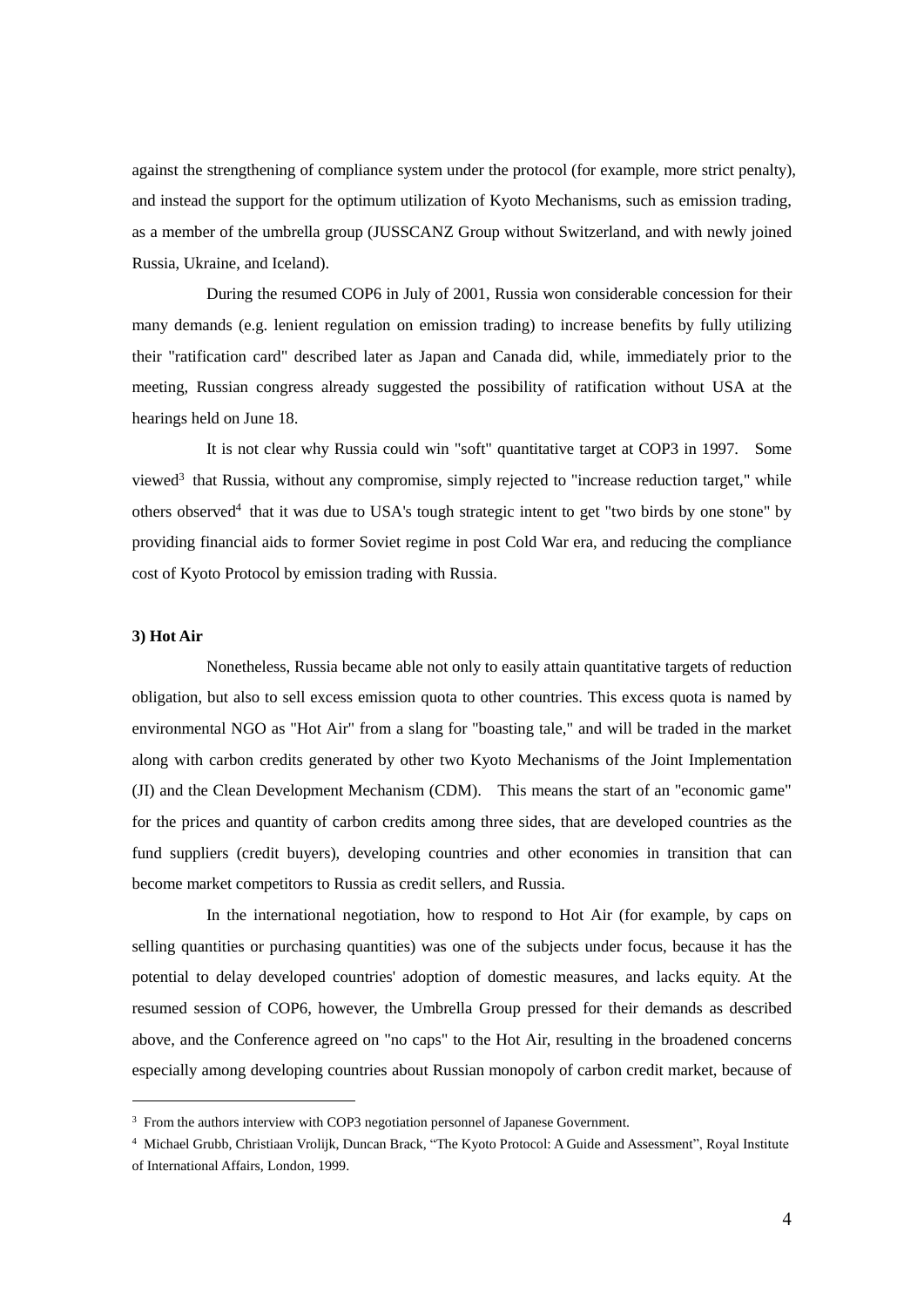the decrease of demand for carbon credits among developed countries following the withdrawal of USA, and the comparative scale and price of Hot Air from Russia.<sup>5</sup>

# **4) Ratification Card**

Kyoto Protocol specifies the condition of its entry into force as "ratification by countries that together cover 55% or more of emissions among developed countries (including economies in transition)." Therefore, at the present time when USA's withdrawal becomes apparent, it is no longer possible for the Protocol to enter into force unless both Russia and Japan ratify the Protocol. In other words, if Japan ratifies the protocol, whether Russia ratifies it or not determines the destiny of the Kyoto Protocol. Presently, because of their Hot Air being able to bring economic benefits, general view is that Russia will not be able to refuse the ratification However, one cannot deny the possibility that Russia will use its own ratification as a diplomatic trump card in the future to win over their limited struggles in regards to 1) the prices and tradable quantities of the Hot Air, and 2) other "compensation" etc.

# **3. Current Situation of energy balance and Greenhouse Gas emissions**

## **1) Energy Balance Situation**

1

In Russia, 98% of anthropogenic carbon dioxide emission is from fossil fuel consumption, which shares 77% of total greenhouse gas emissions.<sup>6</sup> Therefore, the trends of fossil fuels consumption and changes in energy mix (since natural gas emits less greenhouse gas per unit calorie than oils or coals do) will significantly affect the future trends of greenhouse gas emissions.

Fig. 1 shows fossil fuels consumption and gross domestic product (GDP) from 1990, which is a base year for the reduction target, till 1999. As known well, Russian economy continued to be stagnant after 1990, then experienced currency crisis in 1998, and presently maintains a strong economy. Its GDP growth for 2000 is around upper 7% level, and their government projects for the potential annual growth of around 5% from 2002 till 2010.<sup>7</sup>

# **Fig.1 Relationship between Gross Domestic Products (GDP) and Fossil Fuel Consumption in Russia**

<sup>5</sup> Frank Jotzo and Olivia Tanujaya, "Hot Air vs. CDM: Limiting supply to make Kyoto work without the United States", July 2001, Pelangi Indonesia. (download possible fro[m http://www.pelangi.or.id/hotair-1.html](http://www.pelangi.or.id/hotair-1.html))

|                                                                              |                                        | $\sim$ $\sim$ $\sim$ $\sim$ $\sim$ $\sim$ $\sim$ |
|------------------------------------------------------------------------------|----------------------------------------|--------------------------------------------------|
| <sup>6</sup> Ministry of Fuel and Energy of the Russian Federation Institute | <b>Example Fossil fuel consumption</b> | rotocol and Russian                              |
| Energy", $2nd$ edition, 1999, Moscow, p.3.                                   | $\triangle$ GDP                        |                                                  |

 $\frac{7}{1}$  About the current situation of Russian economy, we referred to  $\overline{r}$  Current situation of Russian economy and the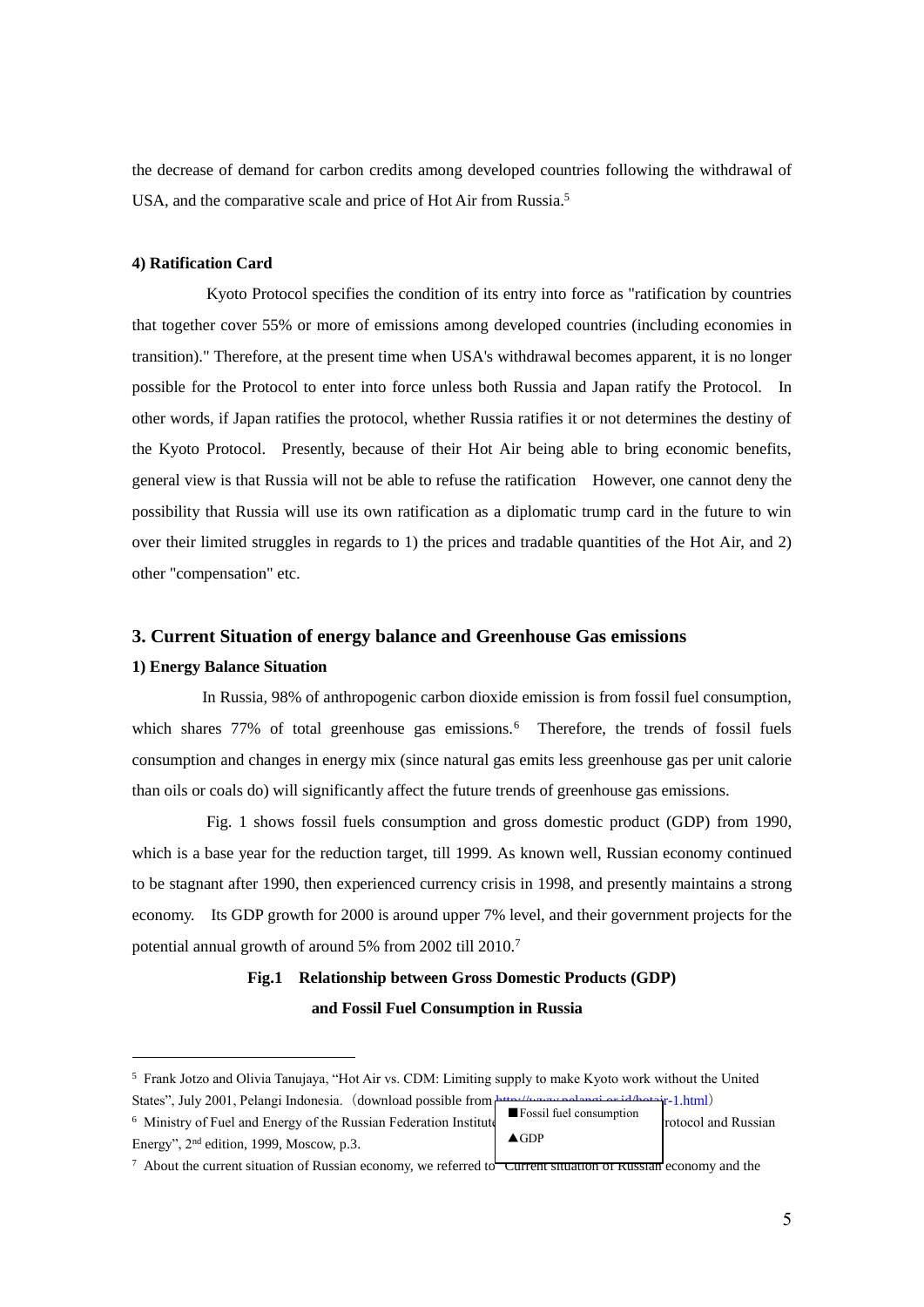

Reference: Alied Moe and Kristien Tangen, "The Kyoto Mechanism and Russian Climate Politics", The Royal Institute of International Affairs, London, 2000, p.29.

However, their strong economy relies largely on the price hike of fossil fuels, so that it may reverse the direction toward lower growth, depending on the government's handling of financial, monetary, and industrial policies. In regards to energy mix, as well, the domestic supply quantity of natural gas is unclear as stated later. Therefore, it is extremely difficult to forecast Russian energy supply/demand for the next 10 years.

# **2) Situation of Greenhouse Gas Emission**

1

Because of the difficulty in forecasting energy balance, it is also difficult to project the emissions of the most important greenhouse gas, carbon dioxide, from fossil fuels consumption. Fig.-2 shows the projections of greenhouse gas emissions published in 1998 by the Russian Federation Institute of Energy Strategy under the Ministry of Fuel and Energy (renamed to the Ministry of Energy from 2001), illustrating three projection scenarios.

economic strategy of Putin administration", by Koji Tsukide, "Russian Study" Vol. 32, April 2001, p. 25-26.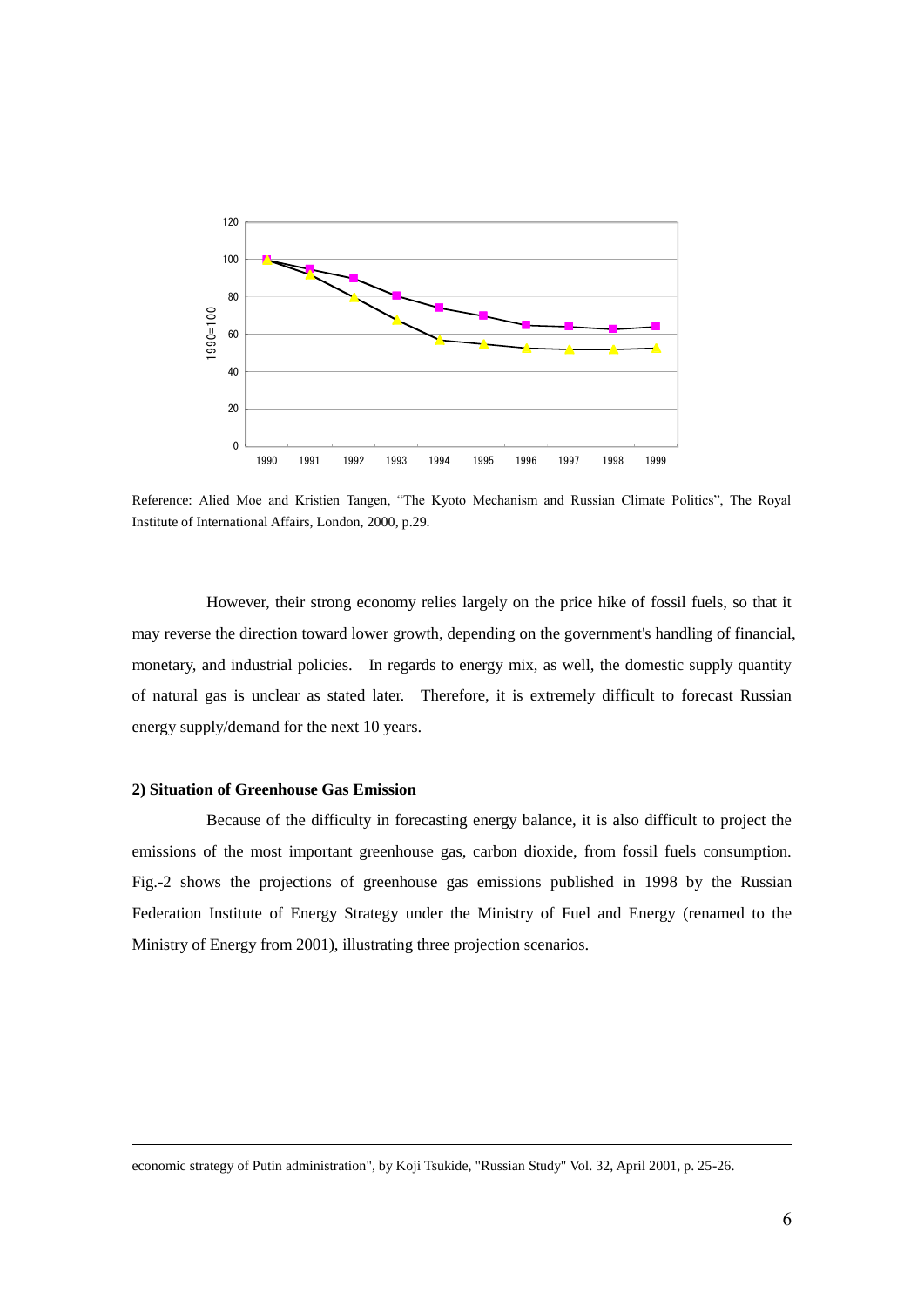■ Base scenario based on data until 1998  $\triangle$  Forecast by the Institute of Energy Strategy incorporating condition changes after 1998  $\times$  Forecast by the Institute of Energy Strategy incorporating the condition changes after 1998 and assuming the effectively implementation of global warming measures

## **Fig.2 Forecasts on Greenhouse Gas Emissions in Russia**

Ref.: Ministry of Fuel and Energy of the Russian Federation Institute of Energy Strategy, "Kyoto Protocol and Russian Energy", October 1998, Moscow, Fig. 2 of p.10 with some alterations by the authors

The first scenario, which is the base scenario from the second national report (submitted to the Secretariat of Framework Convention on Climate Change in 1998) based on the data until 1998, indicates the emission quantity of 2010 almost equivalent to that of 1990. However, the second scenario newly revised by the Russian Federation Institute of Energy Strategy itself, incorporating situation changes of 1998, indicates emissions of about 12% lower than the base scenario, and the third scenario assuming the addition of concrete global warming measures forecasts the emissions of about 21% less. These scenarios, on the other hand, did not incorporate today's strong economy. As far as the authors know, there have been various numbers presented as forecasts and actual emission quantities, and the range of variation is extensive such as the actual emission quantity of 2000 ranging from minus 10% to plus 30% while the projected emission quantity of 2010 from minus 30% to plus 5%.<sup>8</sup>

These numbers largely depend on actual economic growth, energy policies, environmental policies, and changes in industrial structure. Moreover, in case of the Russian Government, they have targets to achieve for the economic growth, which may discourage the use of numbers greatly dissociated from the number of such targets. In fact, governmental institutions

1

 $\pmb{\times}$ 

<sup>8</sup> Refer to Anna Korppoo, Christiaan Vrolijk, Jonathan Stern, "Energy and Climate: Russian-European Partnership" , Report on the Workshop held on May 14-15 at Moscow, p.4, (download available at [http://www.riia.org/Research/eep/russia.html\)](http://www.riia.org/Research/eep/russia.html)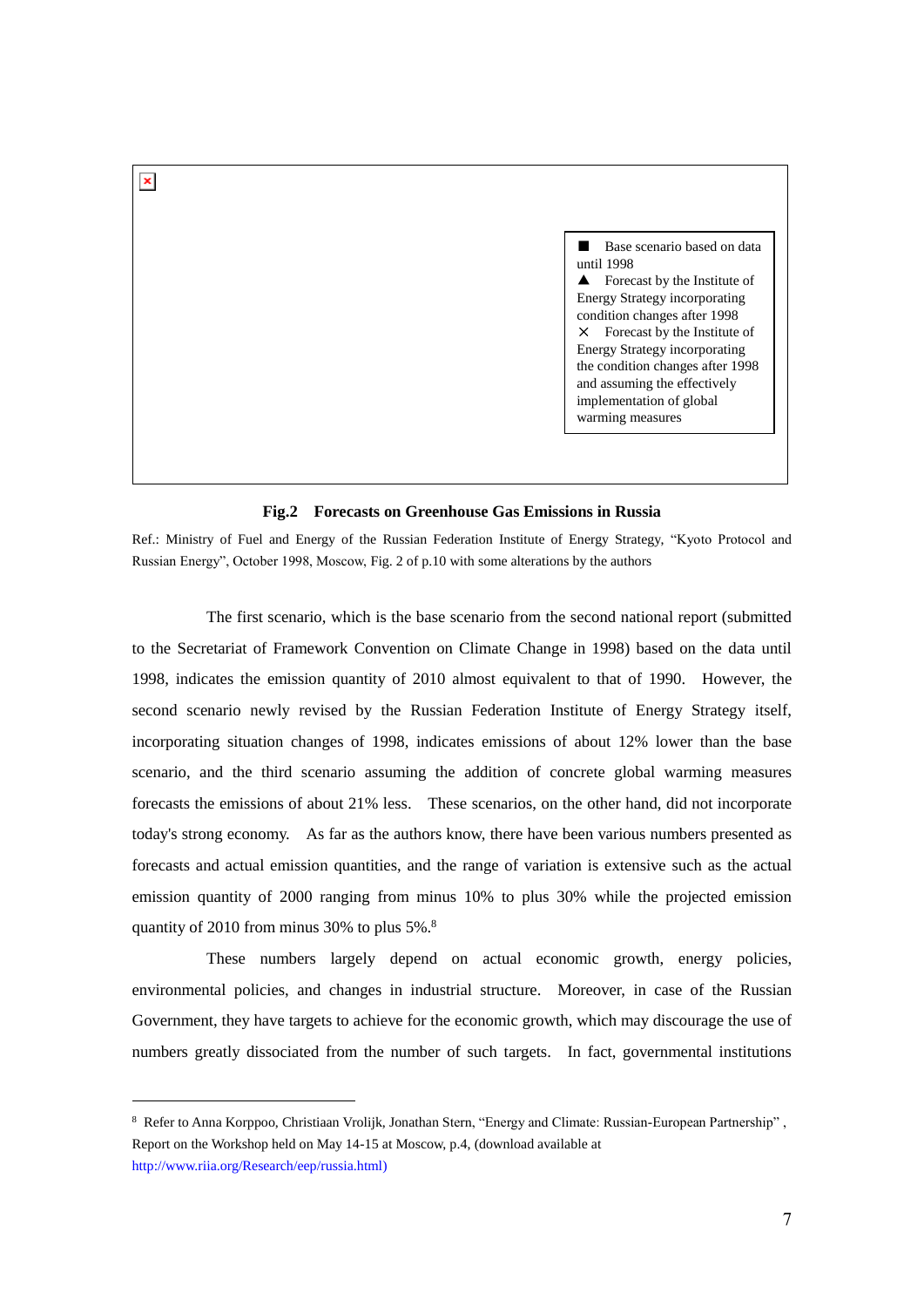often seem to underestimate Hot Air than private researchers in and out of Russia. Furthermore, Russia has an incentive to proclaim for the larger number of emission quantity (that means Hot Air being smaller) for the purpose of price manipulation through limiting Hot Air supply. Therefore, some points out that who make numbers will be more important than what numbers.<sup>9</sup>

#### **3) Reasons of Decreased Hot Air**

Although there are uncertainties in a quantitative scale, it seems to be certain that Hot Air is in decrease or has a potential to decrease. The reasons for this are 1) economic recovery, 2) delay in energy savings and other measures, 3) decline of domestic supply of natural gas, and 4) possibility of numerical manipulation to raise carbon credit prices. Especially about the decline of domestic natural gas supply, at the background are social structural problem in Russia as listed below, and the issue of international carbon leakage.

A series of problems regarding the decline of domestic natural gas supply began when Gazprom (natural gas monopoly entity, owning about 25% of world's natural gas reserve, with mores than 90% share of natural gas production in whole Russia. Former Russian Prime Minister Chernomyrdin was the president and its export amount about 10% of Russian exports in monetary basis, bringing about 25% of Russian tax revenue.) proposed in August 1999 to reduce the share of natural gas in Russian energy mix as a whole from 51% to 40%. In December 1999, Gazprom unilaterally notified to the Unified Energy System (Electric power monopoly entity that operates about 350 thermal power plants and own every inter-regional high voltage power cable, and shares about 70% of power generation in Russia as a whole. Current president is former vice premier of Russia, Chubais. Hereinafter referred to as UES) that they were to reduce natural gas supply for power generation use from 134 billion cubic meter per year of 1999 to 95 billion cubic meter per year for 2001. (After 2002, reduction of 30 billion cubic meter every year.)<sup>10</sup>

The fact is that Gazprom has uncollected revenue of about 52.3 billion rouble for fuel costs, which UES and other power sector entities are to pay (accumulation up to January 1999). (For UES side, there are about 129.9 billion rouble of electricity fee unpaid by customers.)<sup>11</sup> In other words, UES continue to fail paying Gazprom for natural gas. Moreover, the natural gas demand increase derived from the progress of global warming measures and air pollution measures

<sup>9</sup> Moe and Tangen, "The Kyoto Mechanism and Russian Climate Politics", p.60-61., as indicated above

<sup>&</sup>lt;sup>10</sup> Description of conflict between UES and Gazprom is based on EKO, 2000, No.6. p.39-40, Energetik, 2000, No.6. p.8., and others.

<sup>11</sup> Elektricheskiy stantsii, 1999, No.5, p.3.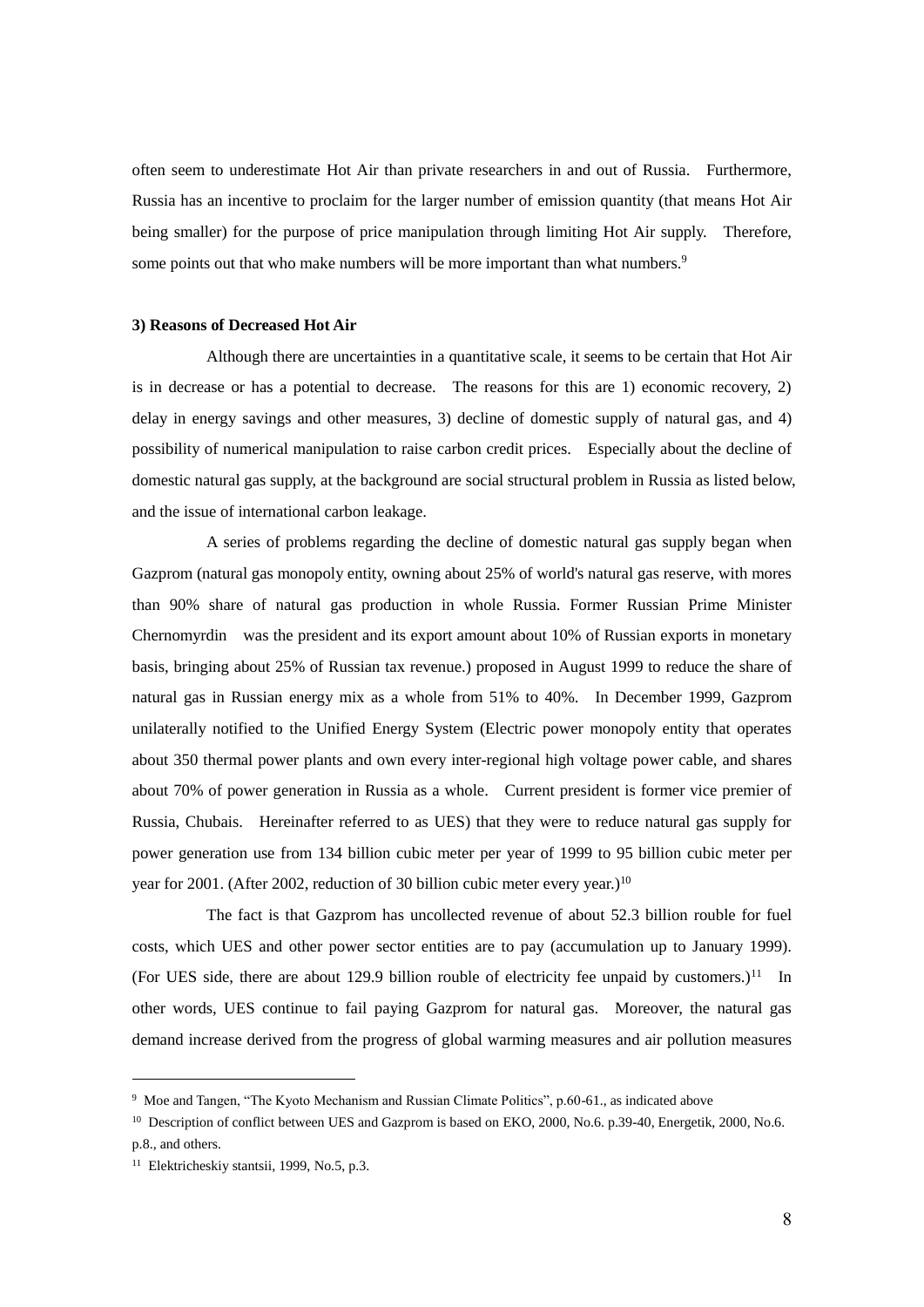has brought the hike of international fuel prices, while the domestic prices are held down, resulting in the international prices around six times higher than domestic prices. On top of this, the production volume of natural gas hits the ceiling or tends to decline.<sup>12</sup>

Therefore, Gazprom claimed that "they will pay to power companies 500 million dollars as the compensation for retrofitting power facilities from gas fueled to coal fueled, and, in return, they will reduce natural gas supply to power companies. By this, Russia can earn additional revenues of 1.6 billion dollars per year in the increase of gas exports." UES, on the other hand, strongly opposed Gazprom's proposal by saying that "if such a thing happens, Russia will lose about 800 million dollars revenues expected for the sales of Hot Air. Moreover, Russia may need to become emission permits buyer country. The compensation of 500 million dollars is less than one third of required costs. Also the emissions of air polluting sulfur dioxide will be increased by 37%." (Table-1)

<sup>&</sup>lt;sup>12</sup> To project on natural gas production is difficult also. Elina Nikitina of Russian Science Academy predicts, however, that 1) at least the share of natural gas in national primary energy supply mix will decline, due to the rising international prices and exploitation costs; 2) production volume of Gazprom will decline (while those of other gas companies will increase), and 3) there will be a shift of major gas mining sites from Siberia to Far East and Central Asian countries. (In her letter of April 10, 2001). Regarding the natural gas demand and supply balance in Russia, referred to Isumi Sakaguchi, "Russian power sector at the crossroads: their demands and urgent issues",

<sup>&</sup>quot;Russia-Eastern Europe Economic News", No.1162〜1164, by Russia-Eastern Europe Economic Research Institute, 2000.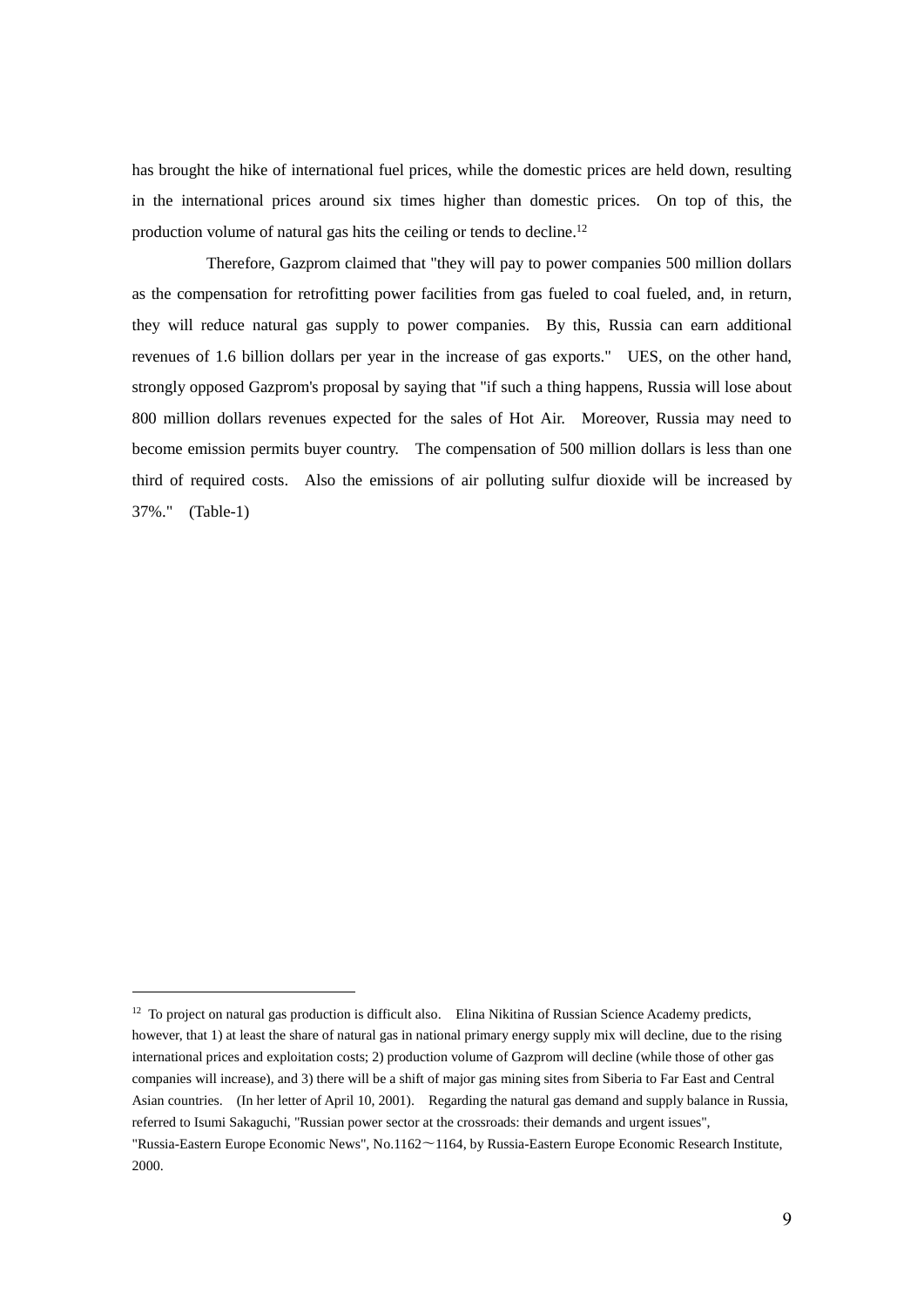| Gazprom                                                                                                                                                       | <b>UES</b>                                                                                                                                                    |  |
|---------------------------------------------------------------------------------------------------------------------------------------------------------------|---------------------------------------------------------------------------------------------------------------------------------------------------------------|--|
| <b>August, 1999</b>                                                                                                                                           |                                                                                                                                                               |  |
| Proposed reduction of natural gas ratio in the<br>energy mix of the whole Russia from 51% to<br>$40%$ .                                                       | Opposed the Gazprom's proposal as not feasible<br>for the power sector, in which the natural gas<br>ratio reached 62% among power generation<br>fuels.        |  |
| End of 1999                                                                                                                                                   |                                                                                                                                                               |  |
| 1) Proposed to reduce gas supply for the power<br>sector by 12 billion cubic meters from the<br>year 2000.                                                    | 1) Opposed to Gazprom's proposal that 500<br>million dollars offer would merely cover a<br>third of investment amount required for fuel<br>switching.         |  |
| 2) Proposed the annual reduction of 30 billion<br>cubic meters after the year 2000.                                                                           | 2) Argued that carbon dioxide emission increase                                                                                                               |  |
| 3) Proposed to the power sector that they are<br>prepared to offer about 500 million dollars<br>for the measures associated with fuel<br>switching.           | caused by coal usage would lead to 800<br>million dollars loss in Hot Air revenue, and<br>increase the emissions of air pollutants such<br>as sulfur dioxide. |  |
| 4) Claimed that by transferring the supply<br>reduced for the power sector to export, it<br>would be possible to add 1.6 billion dollars<br>revenue per year. |                                                                                                                                                               |  |

**Table-1 Confrontation between Gazprom and UES**

Reference: Prepared by authors in reference to EKO, 2000, No.6. p.39-40. And Energetik, 2000, No.6. p.8.

# **4) Response of Russian Government**

1

According to Tass of December 13, 2000, Russian Government was to finalize the decision on gas supply reduction issue by the end of 2000, and already some changes in energy mix had started. (Power generation by natural gas and oil fueled power plants had declined in the period from January to September, 2000, and the that by coal-fueled power plants had increased by 9%.) Moreover, on March 29, 2001, Tass reported that the natural gas supply quantity for UES for the second quarter of 2001 was tentatively determined as 25 billion cubic meters. At the government level, it is expected that the review process is ongoing on measures to 1) avoid drastic supply cut (although certain degree of gradual reduction is inevitable), 2) implement natural gas import from Turkmenistan as the substitute for natural gas reduction by Gazprom, 3) increase the output of nuclear power plants, and 4) increase oil-fueled power generation, and others.<sup>13</sup>

Nonetheless, there has been few among Russian Hot Air estimates, as far as the authors

<sup>&</sup>lt;sup>13</sup> Aforementioned paper by Sakaguchi, "Russian power sector at the crossroads: their demands and urgent issues", No. 1164, p.10-11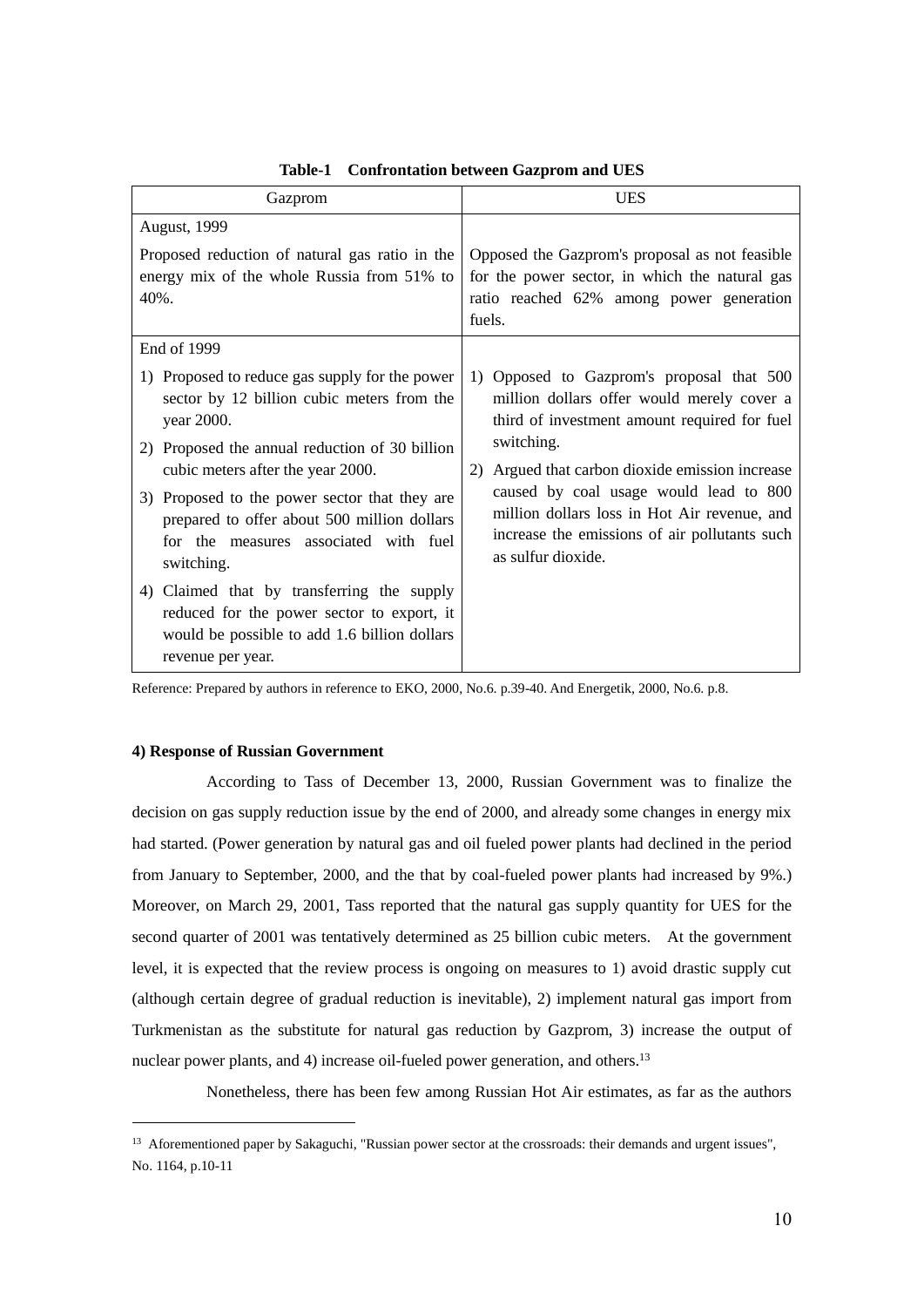know, that consider such situation (scenario of reduced natural gas dependency), or that address the conflict between UES and Gazprom in terms of global warming measures and Hot Air.

# **4. Tasks of Energy Policies**

In this section, we shall describe energy policies that have especially high significance and affect global warming policies.

## **1) Determining the Best Energy Mix**

In the first hand, Russia promotes gasification as their national policy since the era of Soviet Union, and has proceeded with the gasification of power plants in the power sector. In other words, they have promoted the strengthening of natural gas production and the increase in gas consumption at power plants, in view of both aspects of economy and environment, for almost 30 years under former Soviet and current Russian Governments. Furthermore, as many prices of goods were liberated in Russia since its shift toward market economy, prices of electricity and gas have been under national control and inevitably stayed at much lower level. Both sectors have been mandated to take a role of contributors for a society and an economy as a whole. Current conflict between Gazprom and UES has started when the gas sector that have had a possible "solution" to increase foreign currency revenues by transferring domestic supply to exports has taken the action first. Therefore, Russian energy policies need to realize the best mix in their energy mix for national benefits, and for this purpose Russian Government must review alternatives and determine strategies for energy policies, as well as to take a strong leadership in implementing such policies.

#### **2) Promotion of Energy Savings**

The most important measure in energy policies, and the one benefiting to the global warming measures is energy savings, and, in Russia also, energy savings measures have been implemented from 1980's as a pillar of its energy policies. However, due to higher priorities on energy supply expansion and stable supplies in Russian energy policies, and the lack of financial support, the actual effects of energy saving measures were not significant. In reality, the ratio of energy consumption reduction became less than the rate of lowering of economic growth rate in 1990's. In other words, energy efficiency for the society as a whole was deteriorating. (It means that there are larger energy savings potential.)

Based on such experiences, Russian Government newly enacted in 1998 the energy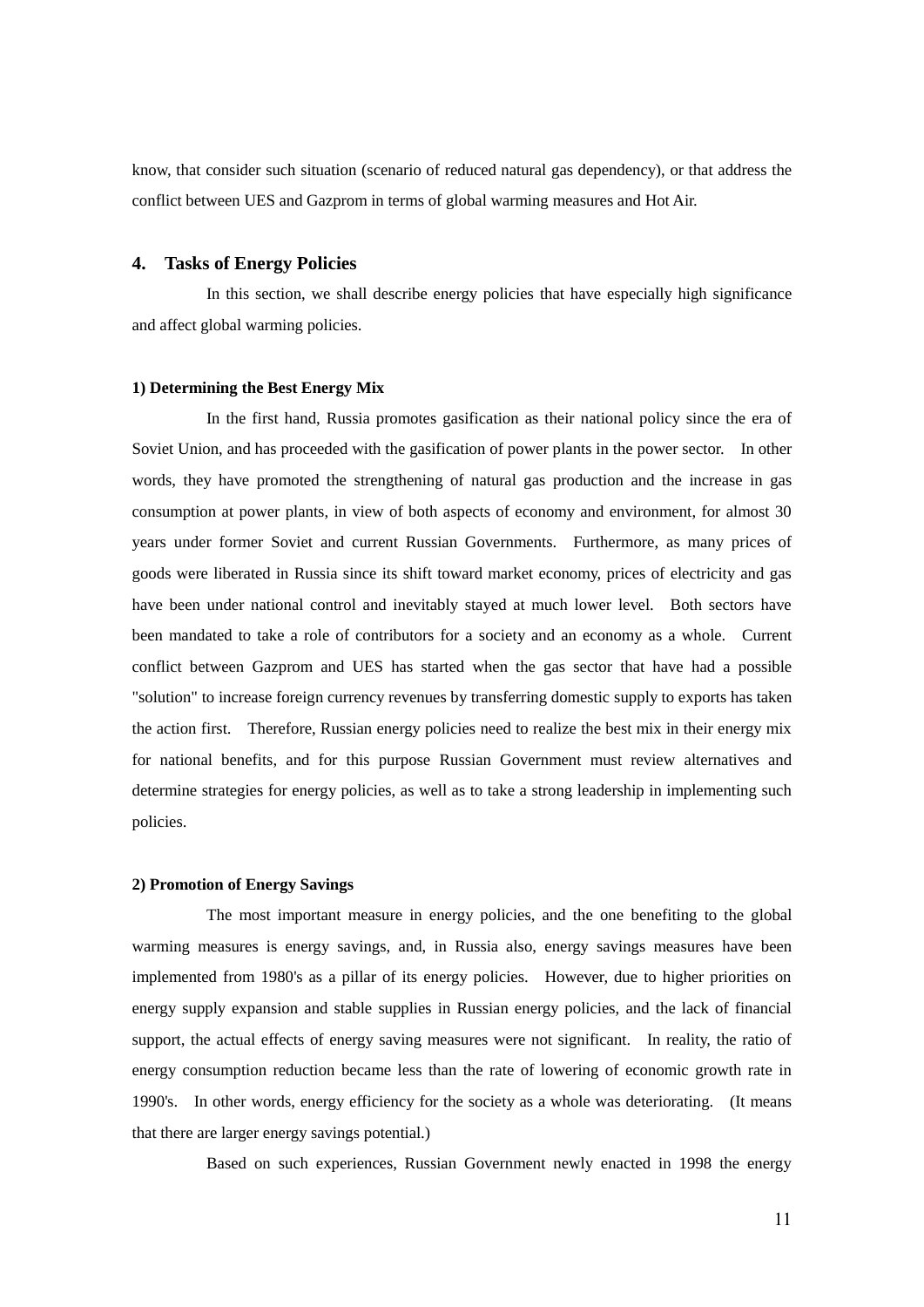savings program for 1998 till 2005.<sup>14</sup> Target (potential) energy savings quantity under this program is 460 to 540 million tons (coal equivalent), with the lower limit in case of using domestic technologies, and upper limit in case of using the technologies of developed countries. Concrete measures under the program include the strengthening of management and control system, research and development in energy savings appliances, capital investment, introduction of regulation / market mechanism, reviews of subsidies / taxes, and the introduction of electric power trading market.

However, the program's budget total is not sufficient (780 million dollars for capital investment, and 100 million dollars for research and development investment), and the federal fund for this program is only 3% of the total with the rest "self-procured" by local governments and in the market. In addition, the program involves only those projects with 1.5-2 years of investment payback (for example, the projects for 1998 to 2000 involve mainly the improvement in electric and gas meters), and not the projects that may incur any economic burden.

## **3) Expansion of Capital Investment**

During summertime in Russia, many roads are dug up to repair severely aging hot water pipes, so that no hot water comes out from faucets. Such aging problems are commonly found in Russia, and especially pose a big problem in electricity and gas sectors that directly associate with citizens' daily lives. For example, about half of power facilities are said to be in advanced stage of aging and require retrofitting.<sup>15</sup> By 2010, power facilities that exceed their lifetimes will reach the equivalent of 90 million kilo watt, and to renew such facilities require the introduction of 5 to 6 million kilo watt (until 2005) and 7 to 8 million kilo watt (after 2005) new facilities per year. Current capital investment on new power facilities introduced is, however, only a fifth of the required amount.<sup>16</sup>

If such situation continues in the future, Russian power supply will become critical situation by the mid-21<sup>st</sup> Century, with no "room" for the concern of environmental issues. Even if power supply itself can be secured, as the ratio of aging facilities increase the adverse effects (emission increase of air pollutant materials, such as sulfur dioxide and nitrogen oxides) on environment from power generation will grow.

<sup>&</sup>lt;sup>14</sup> Ministry of Fuel and Energy of the Russian Federation Institute of Energy Strategy, "Kyoto Protocol and Russian Energy", October 1998, Moscow, p.11.

<sup>15</sup> Energeticheskaya bezopasnost, Rossii, 1998, p. 41.

<sup>16</sup> *Ibid*., p.47.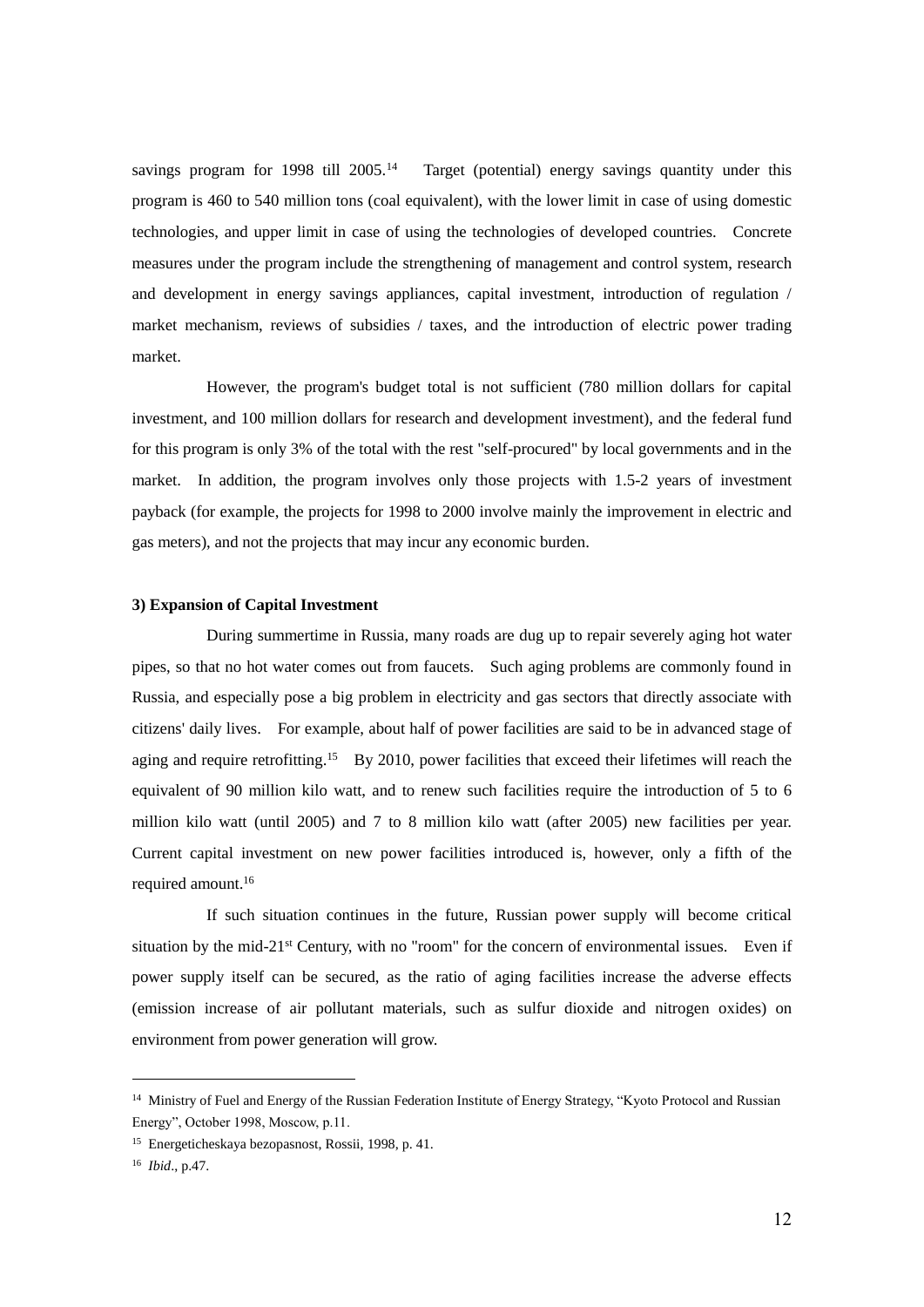# **4) Solution for the Structural Problems such as Failure of Fee Payments**

As described above, the most serious problem in the management of power companies and gas companies is the non-payment of fees. The amount of non-payment by consumers to power companies, for example, reaches 129.9 billion roubre (as of January 1, 1999).<sup>17</sup> Needless to say, unless such a problem resolves, there will not be any expansion of capital investment. However, in case of power companies, the generation and consumption of their products, electric power, occurs simultaneously, so it is difficult to take a defensive measure of delivering products in exchange of cash. Moreover, because of power companies' role in the society, To immediately shut down power supply to non-payment customers is difficult to implement. On the other hand, the problem remains in the unbelievable situation that one of reasons for the non-payment by general consumers is because of inability to confirm the consumption volume (because there is no meter!).<sup>18</sup>

Furthermore, even if the power companies are able to collect fees, the fees are not based on the justifiable cost of power generation, because of the policies to product domestic industries, and of social consideration for economically struggling citizens. (Today, electricity fee in Russia is about 1 cent/kWh for industrial use, and about 0.5 cent/kWh for residential use, which are about one-fifth and one-16<sup>th</sup> of fees in US, respectively.<sup>19</sup> Another big problem is the low ratio of cash payment. In 1998, only 21% of payment were in cash or bill, and the settlement by offsets or barter shared about  $52\%$  of the payment.<sup>20</sup>

Not only for the purpose of stabilizing company management, but also for the progress in energy savings, it is necessary and essential to collect justifiable fees and to raise the ratio of cash payment. Therefore, it will eventually become necessary for Russia to thoroughly and determinedly implement fundamental reforms, including the measures to complete fee collection, revise (raise) prices, and stop services of bankrupt companies.

# **5. Tasks of Global Warming Policies**

In this section, we shall describe policy tasks that are considered to have higher importance for today's Russia among various global warming policies.

# **1) Expansion of Organization Responsible for Climate Change Issue and the Establishment of**

<sup>17</sup> Elektricheskiy stantsii, 1999, No.5, p. 6.

<sup>&</sup>lt;sup>18</sup> Above paper, Moe and Tangen, "The Kyoto Mechanism and Russian Climate Politics", p.32.

<sup>19</sup> Energetik, 2001, No.2, p.6.

<sup>20</sup> Elektricheskiy stantsii, 1999, No.5, p. 6.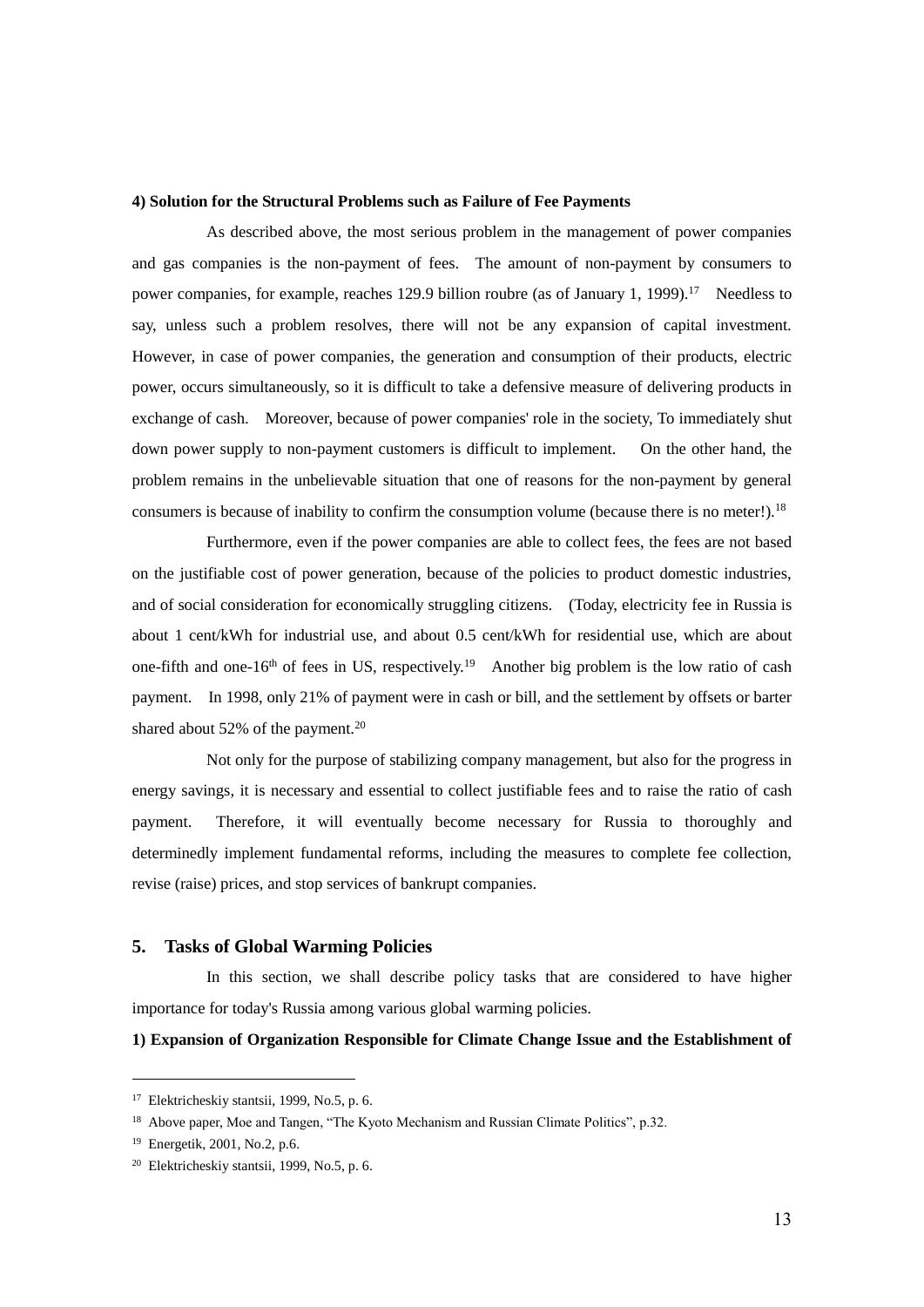### **Decision-making Mechanism**

As the governmental organization responsible for climate change issue, there was Interagency Commission on Climate Change, established in 1994. Commission members are gathered from various ministries and agencies, under the leadership of The Federal Service on Hydrometeorology and Environmental Monitoring (Hydromet), which has long being responsible for a hydrologic and climate observatory monitoring hydrologic environment. Since Hydromet is an agency mainly to monitor domestic climate and weather forecasting, they are not able to implement actual measures and responses and have relatively small influential power in and out of the country. By the adoption of "Program to prevent adverse effects of climate change" in 1996, climate change policies grew out (at least on surface) being ancillary policy target, but the program budget is small-scale, focuses mainly on energy savings and lacks any new measures.<sup>21</sup>

However, there is a sign of change in Russian Government's treatment of global warming measures. For example governmental negotiation delegates started to include relevant personnel of ministries related to energy<sup>22</sup>, and in 2000 First Vice Minister of the Ministry of Economic Development and Trade, Tskanov, became the Co-Chair of Interagency Commission on Climate Change. (The series of such actions mean that a political game of a struggle for leadership and for securing own vested interests has started among The Federal Service on Hydrometeorology and Environmental Monitoring, Ministry of Energy, Ministry of Economic Growth and Trade, Ministry of Foreign Affairs, Ministry of Nuclear Indorse, Environmental Committee of Russian Congress, Ministry of Natural Resource Use, and Interagency Commission on Climate Change.) In addition, the discussion at the public hearing on Global Warming Issues held in Russian Congress in June 2001 indicated the presence and expansion of recognition of the Kyoto Protocol as a favorable one to bring economic benefits to Russia.<sup>23</sup>

Nonetheless, the lack of leadership and decision-making mechanism in Russian delegates, and the "non-transparency" are big problems today. During the resumed COP6 meeting in July of 2001, for example, Russian delegates at one time agreed to the proposed number of forest sinks, and rejected it on the final day. (Some said that the delegates simply miscalculated "carbon dioxide" with "carbon," and one cannot predict how they will settle the matter at the coming COP7.) Also at the side event (voluntary workshop apart from the negotiation) related to Russia during the resumed COP6 meetings, relevant people close to Russian Government started to read the "official position

<sup>&</sup>lt;sup>21</sup> Aforementioned paper, Moe and Tangen, "The Kyoto Mechanism and Russian Climate Politics", p.19.

<sup>22</sup> *Ibid*., p.61

<sup>&</sup>lt;sup>23</sup> Private letter by Elina Nikitina, a researcher of Russian Academy of Sciences (June 24, 2001)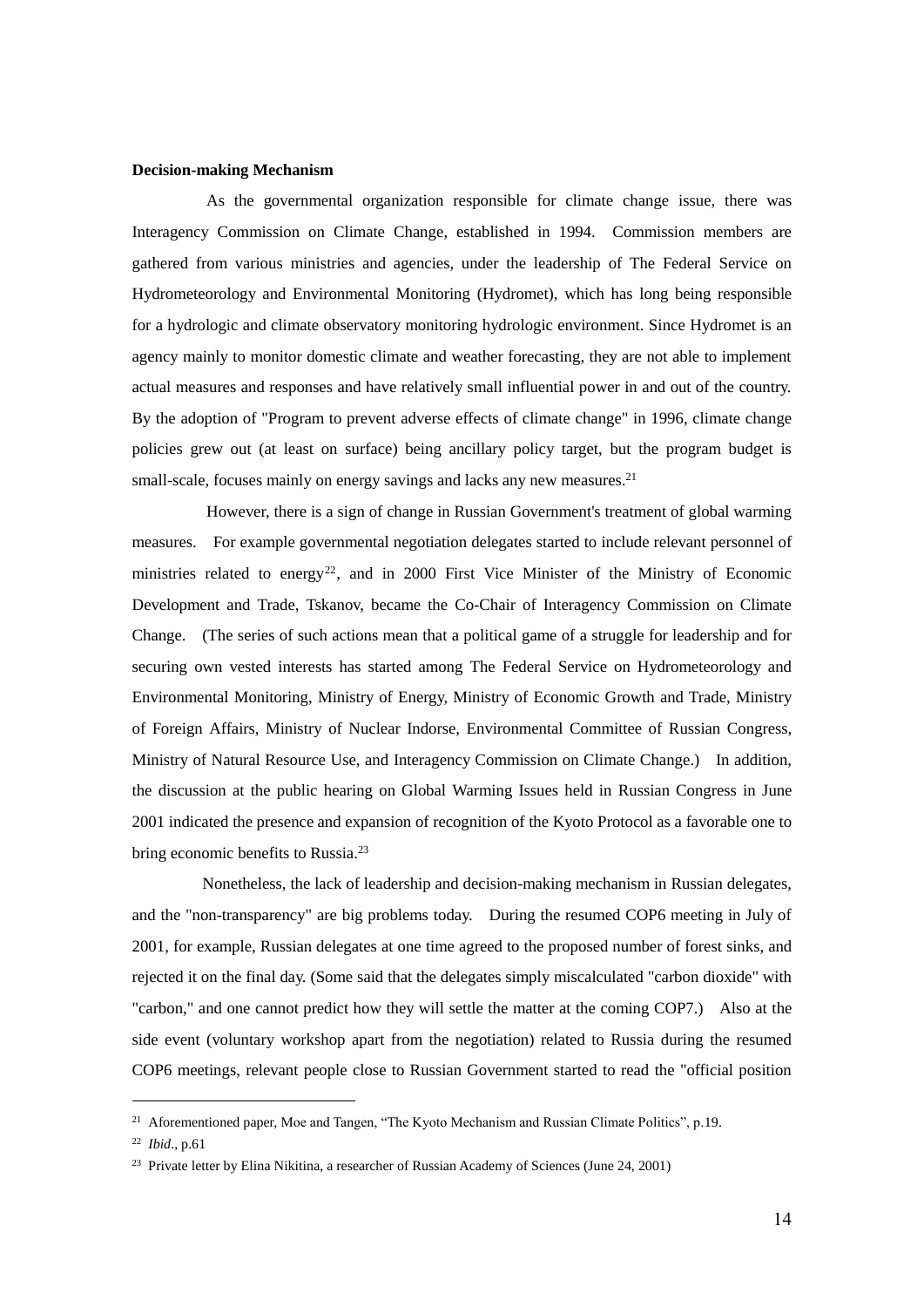paper" of the Russian Government, which stated that Russian Government does not insist on the approval of nuclear usage for JI/CDM, and a personnel of the Russian ministry of Nuclear Industry, seated on the floor, asked for a permission to speak and commented that such was not the official position of Russian Government. Such incidents clearly expose the non-establishment of decision-making mechanism, in other words, insufficient communication between Russian delegates and Moscow, and within delegates themselves, illustrating the enormity of stakes on Russia.

## **2) Capacity Building and System Design**

1

To implement global warming measures require various capacity building, like emission quantity monitoring. One focal point of forest sinks, which was the focus of attention at the resumed COP6 meeting, is the uncertainties in calculating forest sinks. The imperfect information monitoring system of many countries (including developed countries) led to such uncertainties and Russia is no exception. As an example, to calculate forest sinks accurately is said to require highly precise observation data by satellites and airplanes and human resources (in quality and numbers) to conduct actual field survey. Yet, Russia has neither.<sup>24</sup> The International Institute of Applied System Analysis (IIASA), an international think-tank in Austria, pointed out that the range of error in Russian calculation of forest sinks is like 129%, and any quantitative target of Kyoto Protocol itself will fall within such error range.<sup>25</sup> However, to build information monitoring system, for example, is said to call for 10 million dollars investment per year for Russian Far East region only<sup>26</sup>, and today Russia hardly has any hope in procuring necessary funds.

First of all, in order to conduct the actual international trade of carbon credits, the management of carbon credits within a country is required above all. For this, greenhouse gas emission inventories in company, local, and national level should be determined, and then such inventories, in turn, must be allocated to each industry, entity, and local area. (Initial allocation) Moreover, it requires a system to confirm legitimacy of carbon credits, to permit and approve trades, and to manage the movement of carbon credits through automatic registration of every trading

<sup>&</sup>lt;sup>24</sup> From Nov. 27, 2000, interview of Alexey Kokolin in charge of climate change issue in WWF (World Wildlife Fund) Russia

<sup>25</sup> Sten Nilsson et al, "Full Carbon Account for Russia", Interim Report IR-00-021, International Institute for Applied Systems Analysis, 2000. (Unload possible fro[m http://www.iiasa.ac.at/Admin/INF/PR/PR-00.08.25.html\)](http://www.iiasa.ac.at/Admin/INF/PR/PR-00.08.25.html)

<sup>&</sup>lt;sup>26</sup> Alexander S. Sheingauz, "The Kyoto protocol and the Russian Far East: Possibilities of Cooperative Policies for Sustainable Development", Economic Research Institute Khabarovsk, Paper prepared for " Sustainable Development and Energy Security for Northeast Asia: Prospects for the International Cooperation" , June 26-28, 2001, the Economic Research Institute for Northeast Asia , Niigata, Japan.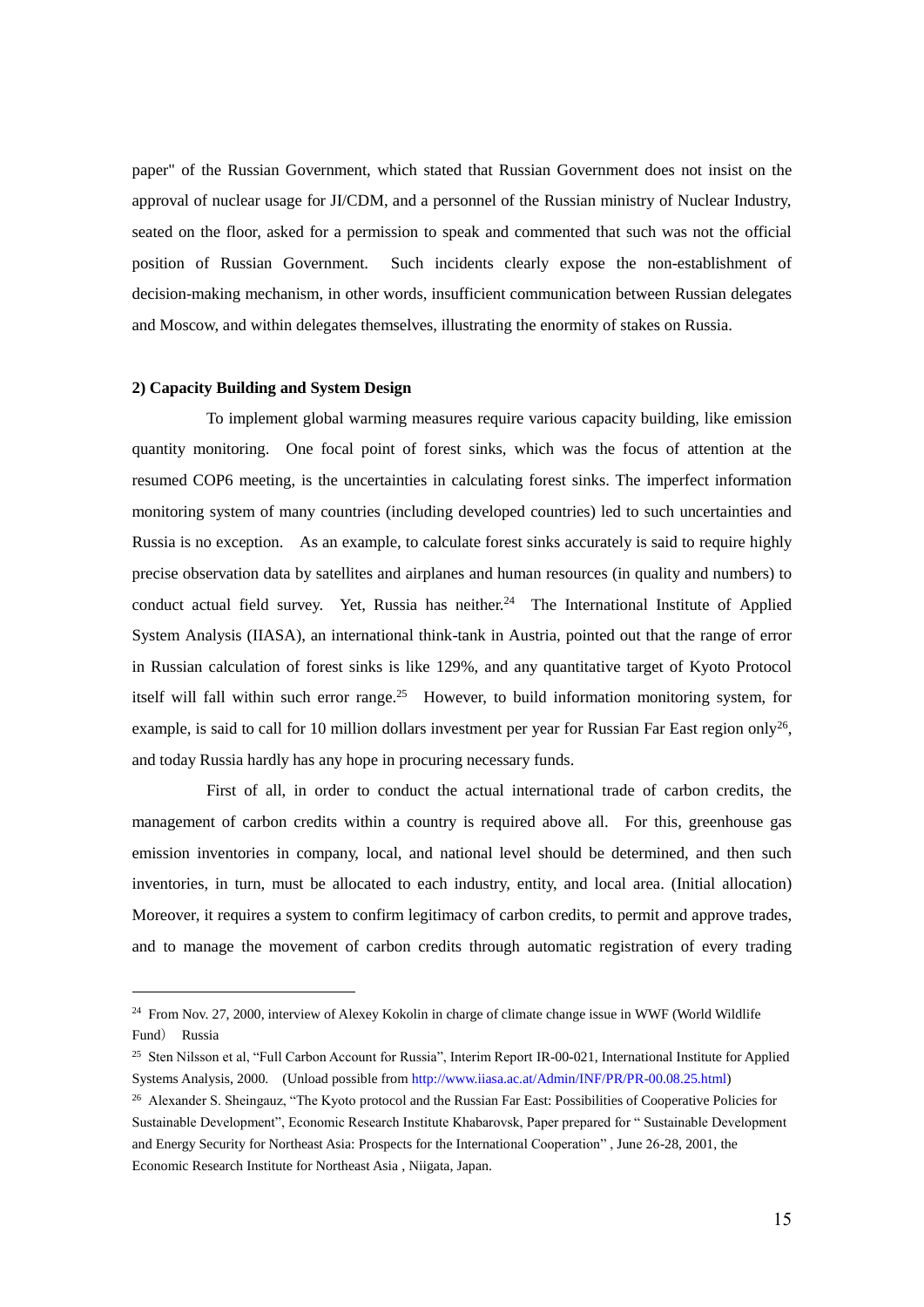activity (Registry).

# **6. Russia's Strategies for the Future Use of the Kyoto Protocol**

# **1) Russian Government's Priorities in COP6 Negotiation<sup>27</sup>**

At the COP6 of November 2000 and at the resumed session of COP6 in July 2001, Russian Government delegates put forth mainly the following demands.

First, that Russia opposes any attachment of limitation toward Hot Air usage that may damage Russian economic interests. Second, Russia requested the increase of calculated sinks in forest and others. Third is smooth transition from Activities Implemented Jointly (AIJ)<sup>28</sup> to Joint Implementation (JI), as well as the early start of JI.

Consequently, the resumed session of COP6 saw the progress in the discussion of early start of JI, and Japan, Canada and other countries earned the practical lowering of quantitative targets through significant incorporation of forest and other sinks. (In case of Russia, it is necessary to renegotiate as mentioned above.) Also the resumed session determined that CDM for forest management projects in developing countries is not acceptable. On the other hand, the use of nuclear power generation for JI/CDM became difficult despite strong demand by Russian Ministry of Nuclear Industries.

# **2**)**Hot Air Strategy**

1

Russian Government needs to make judgement on the following issues in regards to the strategic selling method of Hot Air to maximize own interests. (Table-2)

First about the balance between JI and selling of emission quota. Selling emission quota may bring easy cash revenues but such revenues may not be used effectively. (In the worst case, it may become unaccounted for.) In case of JI, on the other hand, it may cost for transaction but accompany actual technology transfer of greenhouse gas emission reduction technologies.

Second issue to address is the timing to sell the quota. According to the international

<sup>27</sup> Referred to "Make-or-Break for the Kyoto Protocol: the Role of Russia", *WWF Russia Media update*, distributed at the COP6, Hague, 2000, and others.

<sup>&</sup>lt;sup>28</sup> Activities Implemented Jointly (AIJ) is the voluntary implementation of greenhouse gas emission reduction projects by international cooperation with no carbon credits, adopted at the COP1 in 1995. However, it had many unclear points about the actual contracts with host side and investment side, and some of the contracts were said to be agreed on the condition of carbon credits acquisition. For note, to be recognized as AIJ requires the approval of both governments.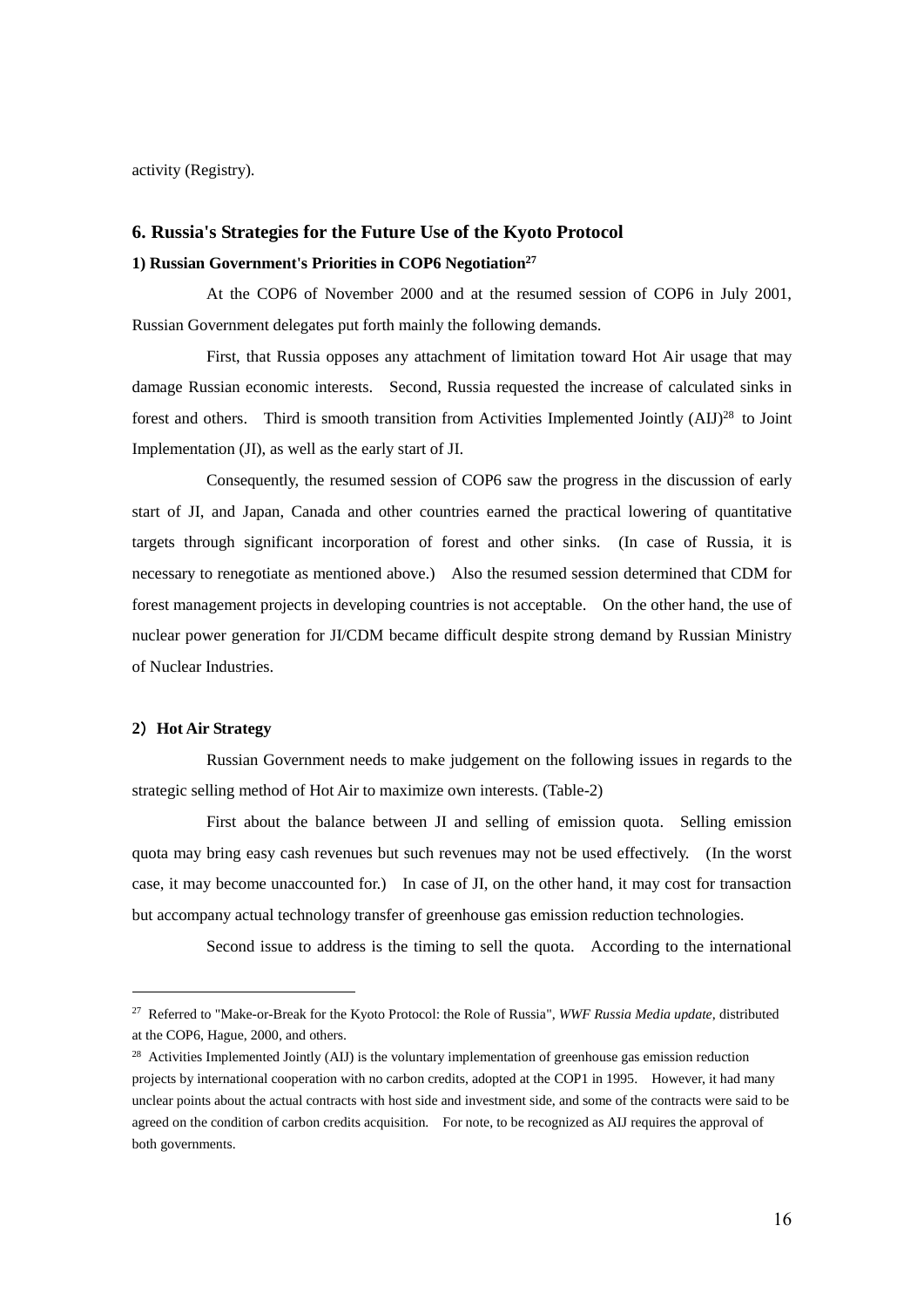rules based on the Kyoto Protocol, Russia is allowed an option of not to sell quota at presently and to maintain emission quota in case Russia has given more strict reduction targets in the second commitment period or later. (Banking)

Third is the balance between the quantity and prices of Hot Air. That is whether to raise prices by reducing the selling quantity of quota or to sell in large quantities at lower prices. More positive option will be to form a cartel in carbon credits among economies in transition or in combination with developing countries.

Fourth is the relationship between local governments and companies. To be specific, the issue is how much rights and decision powers, involving the initial allocation of emission quantities to be designated to each company and local government.

Fifth is how to declare Hot Air. That is whether to reduce incentives for developing countries to enter into CDM projects by reporting the quantity of Hot Air in excess (signaling to the markets for lower prices ahead) or not. (By limiting supply quantity after the entry into the Commitment Period, it becomes possible to completely monopolize market and manipulate prices.)

Sixth is the balance between the sales of natural gas in international market and the sales of Hot Air. For these issues, Russia needs to consider not only the scale comparison of cash revenues but also the tax problems especially for companies. (In case of Russia, it is generally easier to evade taxes for barter exchanges etc.<sup>29</sup>)

Seventh issue is the linkage between Hot Air and other issues. It is possible to consider about the exchange between debts and carbon credits as stated later, for example. (Every possibility is there like linkage with other outstanding diplomatic issues.)

Eighth is the degree of enhancement in domestic regulations. In other words, whether to sell carbon credits more or not, even by adopting measures such as carbon tax that may bring some pain to general public.

<sup>&</sup>lt;sup>29</sup> Aforementioned paper of Moe and Tangen, "The Kyoto Mechanism and Russian Climate Politics", p.103.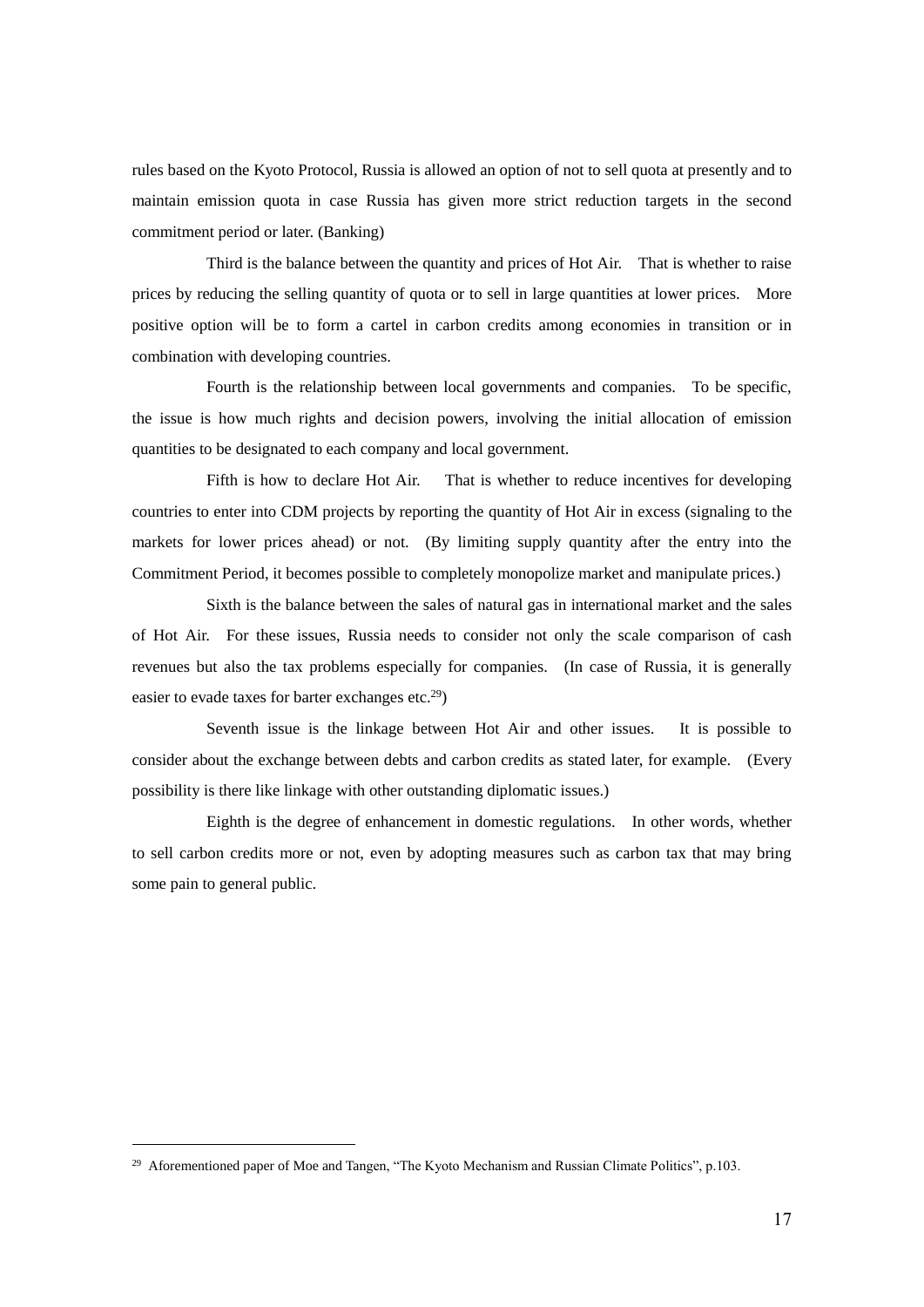|  |  |  |  |  | Table-2 Items Requiring Decisions in regards to the Policy-making of Hot Air Strategies |
|--|--|--|--|--|-----------------------------------------------------------------------------------------|
|--|--|--|--|--|-----------------------------------------------------------------------------------------|

|                | Items requiring decisions                                                                                                                                    | Explanation                                                                                                                                                                                                                                                                                                                   |
|----------------|--------------------------------------------------------------------------------------------------------------------------------------------------------------|-------------------------------------------------------------------------------------------------------------------------------------------------------------------------------------------------------------------------------------------------------------------------------------------------------------------------------|
| $\mathbf{1}$   | Ratio of emission quota sales and the JI<br>(How much should be done when)                                                                                   | Cash revenues earned (easily) by emission quota sales<br>may not be utilized effectively.                                                                                                                                                                                                                                     |
| $\overline{2}$ | Timing of emission quota sales (when<br>to sell)                                                                                                             | Possible to use quota for the second Commitment<br>Period when more strict reduction obligation is<br>expected for Russia (banking)                                                                                                                                                                                           |
| 3              | Prices and quantity of credits to sell<br>(how many credits to sell at what price)                                                                           | Ideally to realize prices and quantity that maximize<br>benefits. Possible to form price cartel with other<br>countries.                                                                                                                                                                                                      |
| $\overline{4}$ | Relationship between national<br>government, local government, and<br>companies (revenues of the national<br>government, local governments, or<br>companies) | Certainly each party hopes that funds or technologies<br>will be transferred to own. Allocation of domestic<br>emission quota (initial allocation) will affect greatly.                                                                                                                                                       |
| 5              | Declaration on the amount of Hot Air<br>(How to<br>announce what kind of<br>numbers?)                                                                        | By providing a signal to the market now about the<br>prospect of lower carbon credit prices, prevent the<br>market entry of developing countries and others, while<br>limit supply quantity once nearing the start of the first<br>commitment Period, thereby realize the optimization<br>of benefits and monopoly of market. |
| 6              | Ratio of Hot Air sales and natural gas<br>sales (which is more beneficial for<br>Russia as a whole)                                                          | Ideally to realize the combination for benefit<br>maximization. (Need to review tax measures for<br>companies.)                                                                                                                                                                                                               |
| 7              | Linkage between Hot Air and other<br>issues. (Whether to exchange Hot Air<br>for cast or demand other forms of<br>re-compensation?)                          | Various issue linkages are possible. (Ex. Redemption<br>of foreign debt by Hot Air)                                                                                                                                                                                                                                           |
| 8              | Degree of enforcement for national<br>measures (what policy measures to<br>introduce?)                                                                       | It is possible to further increase carbon credits sales<br>quantity through appropriate policy measures.                                                                                                                                                                                                                      |

Among them, the third issue of how to manipulate Hot Air prices and quantity to maximize own benefits is extremely difficult to get the "proper" answer the issue involves many elements. However, at least the economic analysis of demand-supply curve and elasticity of carbon credits will be necessary, first of all. Also, it is fully possible for supply side to pursue the optimum benefits by forming a cartel (of supply control) similar to OPEC's oil cartel. In fact, a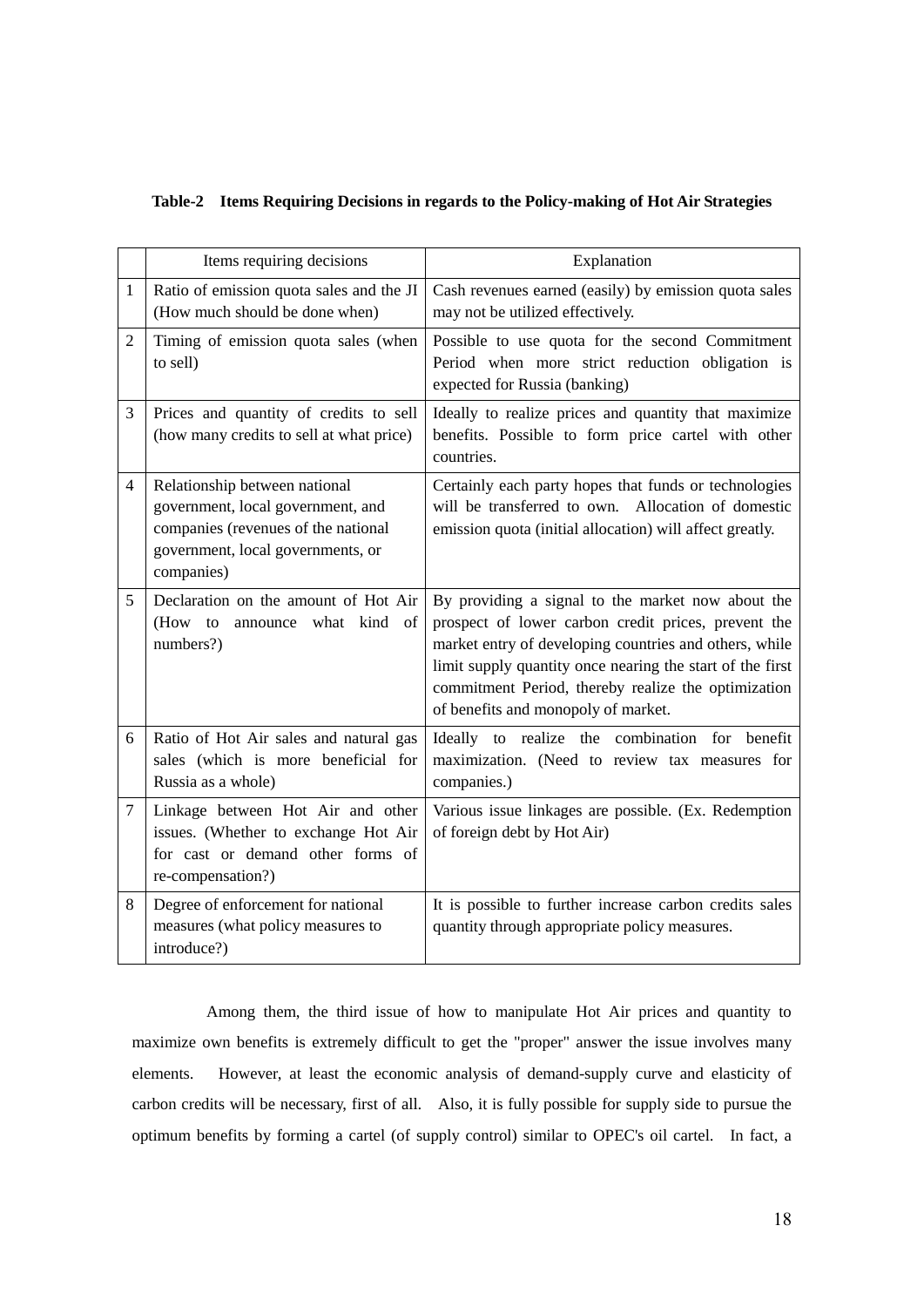think-tank in Indonesia has identified through quantitative analysis using the economic model developed by itself that 1) it is possible for Russia to monopolize the market because of reduced demand caused by USA's withdrawal, and 2) cartel formation by developing countries, Russia, and central and eastern European countries will provide economic merits to all of them. (Table 3, and 4)

**Table-3 Effects of USA's Withdrawal and Russian Hot Air to Carbon Credit Demands**

| Model Name (Name of model developer)                                                                                         | <b>PET</b> | <b>EPPA</b> | Zhang | <b>GTEM</b> |
|------------------------------------------------------------------------------------------------------------------------------|------------|-------------|-------|-------------|
| Remained carbon credits demands after<br>USA's withdrawal and Russia selling out<br>their Hot Air (million tons Carbon/year) |            | 417         | 95    | 123         |

Note: Above indicated the results of four economic models: PET is an economic model developed by Jotzo and Tanujaya. According to this table, PET model shows zero demand remained, and in cases of Zhang and GTEM models, remnant demand is not too large and likely to be realized by the domestic measures of developed countries. Therefore, it is at least certain that these events will provide significant effects on Hot Air market, although some uncertainties remain.

Reference: Frank Jotzo and Olivia Tanujaya, "Hot Air vs. CDM: Limiting supply to make Kyoto work without the United States", July 2001, Pelangi Indonesia, p.3., (download possible a[t http://www.pelangi.or.id/hotair-1.html\)](http://www.pelangi.or.id/hotair-1.html)

# **Table-4 Volume and Revenues of Carbon Credits when Russia, Eastern European Countries and Developing Countries Form a Cartel**

|                                                          | Sales volume and revenues of Russia | Sales volume and revenues of                             |                               | Prices of carbon                   |
|----------------------------------------------------------|-------------------------------------|----------------------------------------------------------|-------------------------------|------------------------------------|
|                                                          | and Eastern European countries      |                                                          | developing countries          | credits $(\frac{5}{\text{ton-C}})$ |
| <b>Sales</b><br>volume<br>(million)<br>tons<br>$C/Yr.$ ) | Revenues<br>(million dollars)       | <b>Sales</b><br>volume<br>(million)<br>tons<br>$C/Yr.$ ) | Revenues<br>(million dollars) |                                    |
| 150                                                      | 455                                 | 112                                                      | 339                           | 3.03                               |
| 100                                                      | 1286                                | 100                                                      | 1286                          | 12.86                              |
| 75                                                       | 1829                                | 75                                                       | 1829                          | 24.39                              |
| 50                                                       | 2223                                | 50                                                       | 2223                          | 44.46                              |
| 25                                                       | 1896                                | 25                                                       | 1896                          | 75.84                              |

Note\* According to above model simulations, revenues of Russia, East European countries and developing countries will get the maximum for each when they form a cartel to control their sales quantities less than 50 million tons C. Reference: Above paper of Jotzo and Tanujaya "Hot Air vs. CDM: Limiting supply to make Kyoto work without the United States", p.7.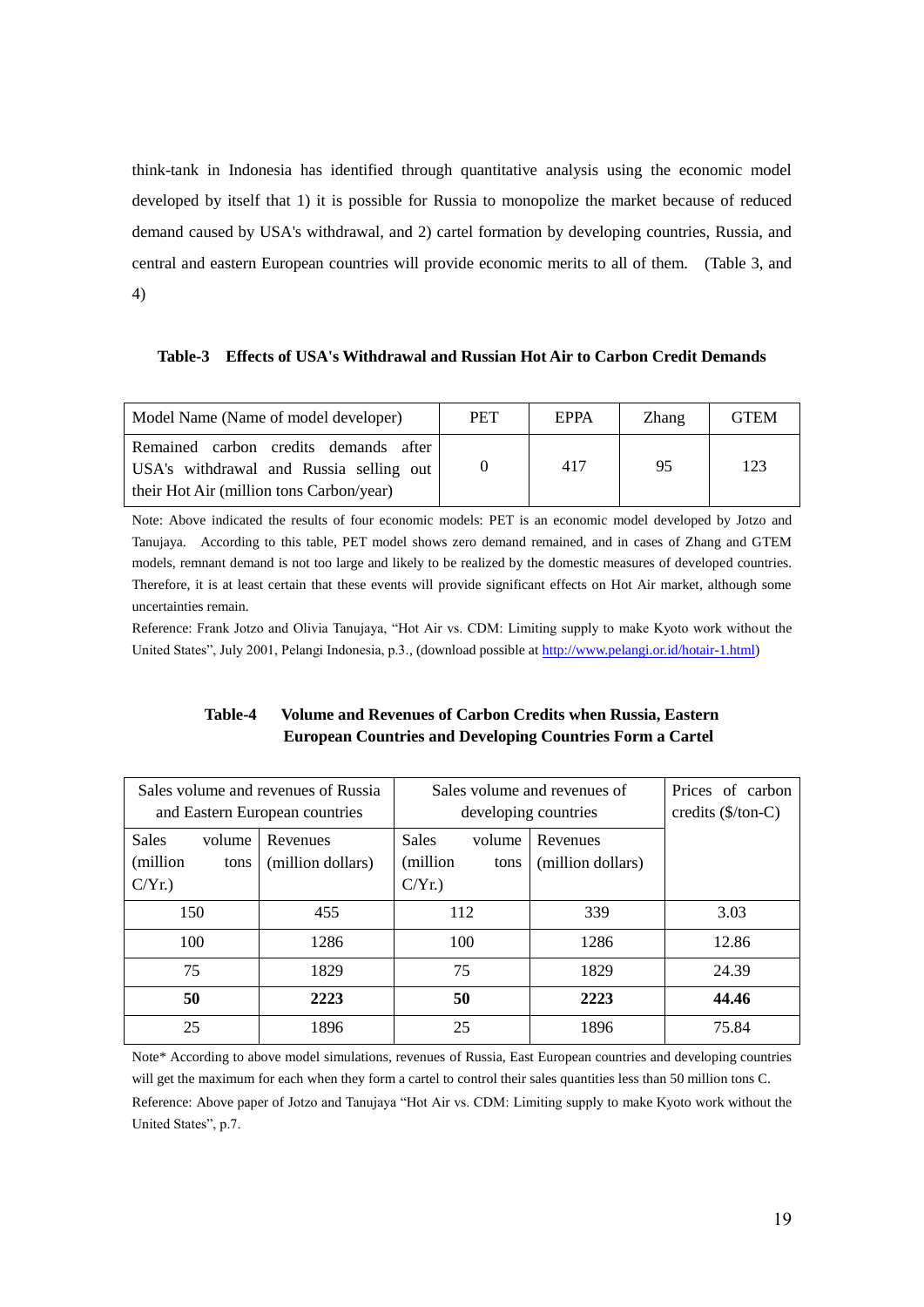At present no international mechanism to counter such price cartel exists under the trade rules of WTO (World Trade Organization), etc. Therefore, each country must respond by "ex-regional application of own laws on commercial competition (anti-trust law). Only practical countermeasures adaptable will be to increase duties or to impose penalties, which will bring considerable damages to domestic consumers. Therefore, it is very difficult in practicality to prevent the formation of a cartel by supply side countries in carbon credits, as was difficult to stop the supply control by OPEC countries.<sup>30</sup> However, it is possible to consider negotiation with supply side by suggesting a system to set a price cap or to introduce option trading for carbon credits as countermeasures.<sup>31</sup>

## **3) Recent Moves for the Ratification of the Kyoto Protocol**

1

In the Russian congress, ordinal legislation undergoes 1 to 2 year review while holding public hearings for several times. For Global Warming issue, public hearing have been held for several times already, and at the one held on June 18 immediately following the USA's withdrawal declaration, the person responsible for UES's energy - Carbon Fund, described later, lectured. At the public hearing, almost everyone, except Betridsky who is one of co-chair for Interagency Commission on Climate Change, maintained the positions supporting the ratification of the Kyoto Protocol<sup>32</sup>, and the following hearing document has been published.<sup>33</sup>

- (1) Hearing members of this public hearing meeting do not support USA's withdrawal
- (2) If EU and Japan ratify the Protocol, Russia may ratify also without USA. However, there should not be any change to the Protocol itself, and the ratification must not invite any new financial burden.

<sup>&</sup>lt;sup>30</sup> In case of oil exports, many countries are enabled to determine independently and flexibly own import duties as a measure to counter a price cartel. (In case of many other products, import duties are fixed.) However, due to effects upon domestic consumers, there has not been any situation that the import duties to synchronize with supply quantity and prices.

<sup>&</sup>lt;sup>31</sup> Regarding the price cap setting, USA's think tank, Resource for the Future, and others actually made some proposals. (Michael Toman, 2000, Moving ahead with climate policy, Climate Change Issues Brief 26, Oct.2000, Resource for the Future, unloading available at http//:www.rff.org/issue\_brief/PDF\_files-ccbrf26\_toman.pdf.)

<sup>&</sup>lt;sup>32</sup> According to the private letter of Elina Nikitina, researcher at Russian Academy of Sciences, who participated to the hearing. She suggested that a kind of political game between ministries and agencies may be behind the passive comments of Hydromet's Betridsky.

<sup>33</sup> Congress hearing documents "Legislation on Framework Convention on Climate Change and Kyoto Protocol, June 18, 2001. Translated from the one obtained through congress personnel.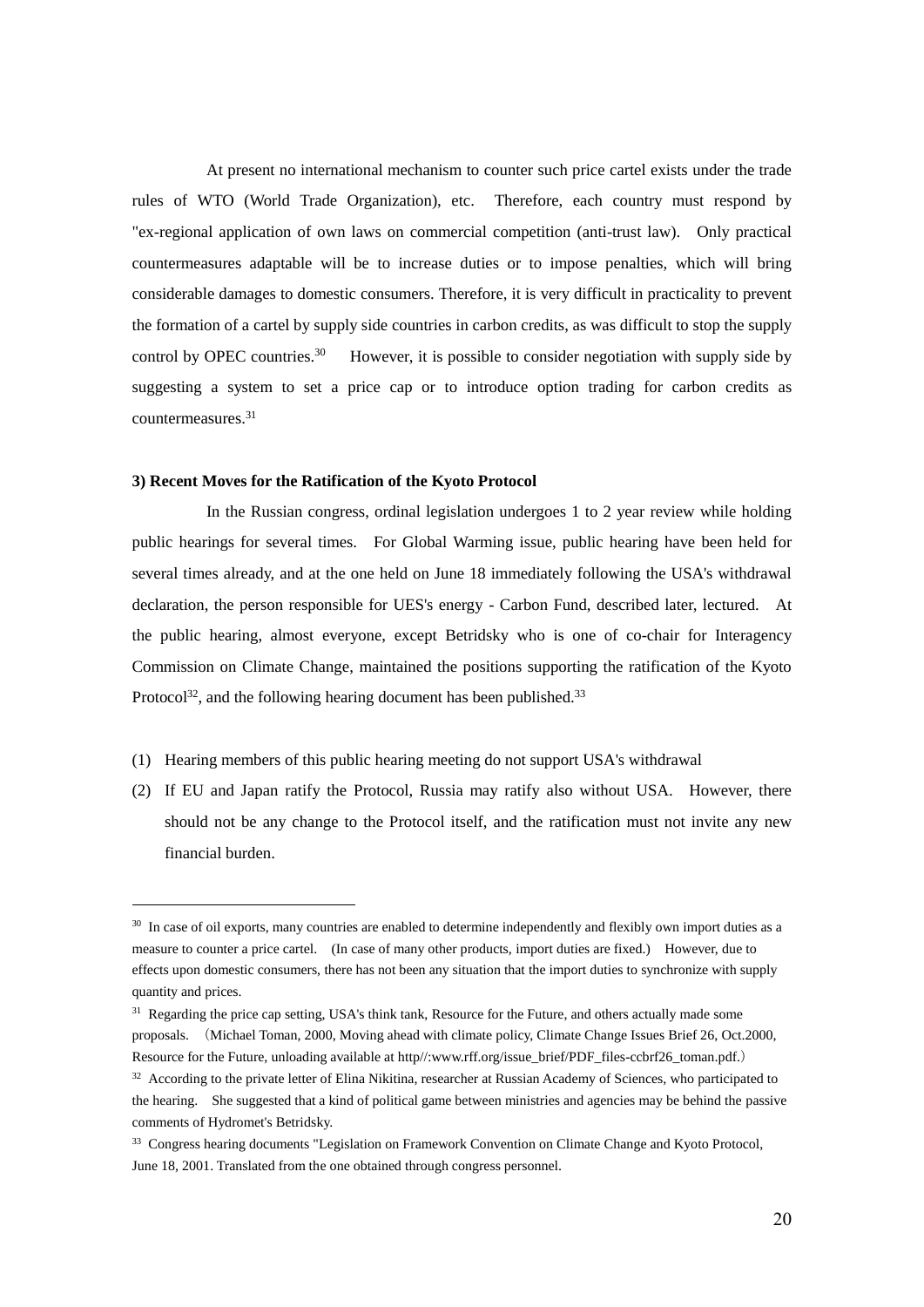- (3) Propose the President to proclaim the "President's ordinance to prepare for the implementation of international cooperation mechanism based on Framework Convention on Climate Change"
- (4) Propose that the federal government of Russia to fix the policy in regards to the timing and method of Kyoto Protocol ratification, and submit a concrete bill by the end of 2001
- (5) Send the representative of Russian Congress to Interagency Commission on Climate Change and raise the position of the representative
- (6) Send the personnel at the level of Vice chair of government as the leader Russian delegates dispatched to the resumed session of COP6
- (7) Include congress persons and experts to the Russian delegates sent to the resumed session of COP6
- (8) Prepare and review the proposal for congress statement supporting the Kyoto Protocol
- (9) Consign to the enlarged Environmental Committee of the Russian Congress including the members of other relevant committees to draw by September 15, 2001, the draft of bills to enable Russian participation in the Kyoto Protocol, involving the realization of Kyoto mechanisms and the fund input to greenhouse gas emission reduction projects.
- (10) The Congress shall start to draw relevant legislation led by "the law related to economic foundation for realizing international cooperation based on Kyoto Protocol.

Above is to outline the major points of discussion at the public hearing of Russian Congress and is not legally binding. Yet, it seems certain that the interests among congresspersons at least are deepened and the powers constructive toward the ratification are gaining more power. In addition, some considers that, if the government moves positively toward the ratification, it may be possible to earn the consent of congress by government's prepared simple ratification legislation, prior to the review and adoption of various detailed domestic laws required to comply with the protocol upon its ratification.<sup>34</sup>

Nevertheless, the ratification of the protocol is largely dependent on how and when the Russian Government, especially the Ministry of Economic Development and Trade recognize the enormity of economic benefits Russia is to earn from the ratification, and how the congress members of Russian Congress fully appreciate them. (Fig. 3)

<sup>34</sup> From the interview of Mr. Kosarikov, Vice Chair of environmental Committee of Russian Congress. (Sep. 4, 2001) According to him, some of conservatives such as those in the Communist Party which considers utmost the interests of Russia may oppose ratification, if they are not satisfied in the scale of economic benefits from the ratification. However, he views that the Communist Party is unlikely to make the issue binding to party decision.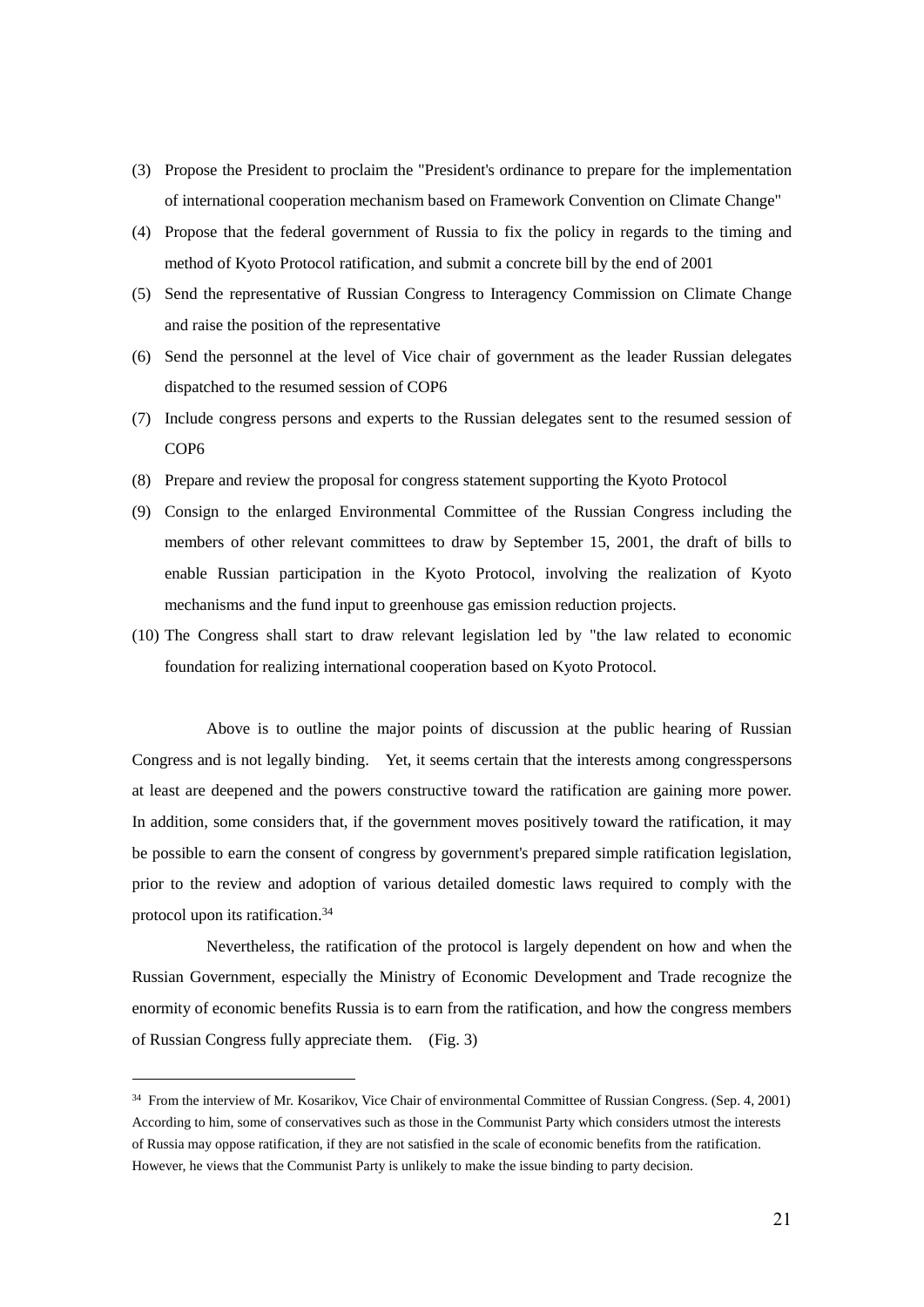

Consul.= Consultation

**Fig. 3 Flow Leading to Ratification and Major Relevant Parties in Russia**

Note: Prepared from authors' interviews of relevant parties. Please note that whether ratification first or the preparation of concrete domestic laws for compliance first depends on the scale of economic benefits Russia is to earn and the judgement of government and congress concerning international situation.

## **4) Moves by Major Actors (UES and Gazprom)**

1

In October of 2000, UES established a Company named Energy Carbon Fund, aiming to sell carbon credits generated by greenhouse gas emission projects related to UES.<sup>35</sup> Since UES's emission quantity shares about 25% of total carbon dioxide emission in Russia, they have the largest quantitative potential of sellable carbon credits. (Fig. 4)

<sup>&</sup>lt;sup>35</sup> UES, "Energy Carbon Fund", Information paper distributed at the COP6, Hague, 2000. As of September, 2001, changed the name to Energy Carbon Facility.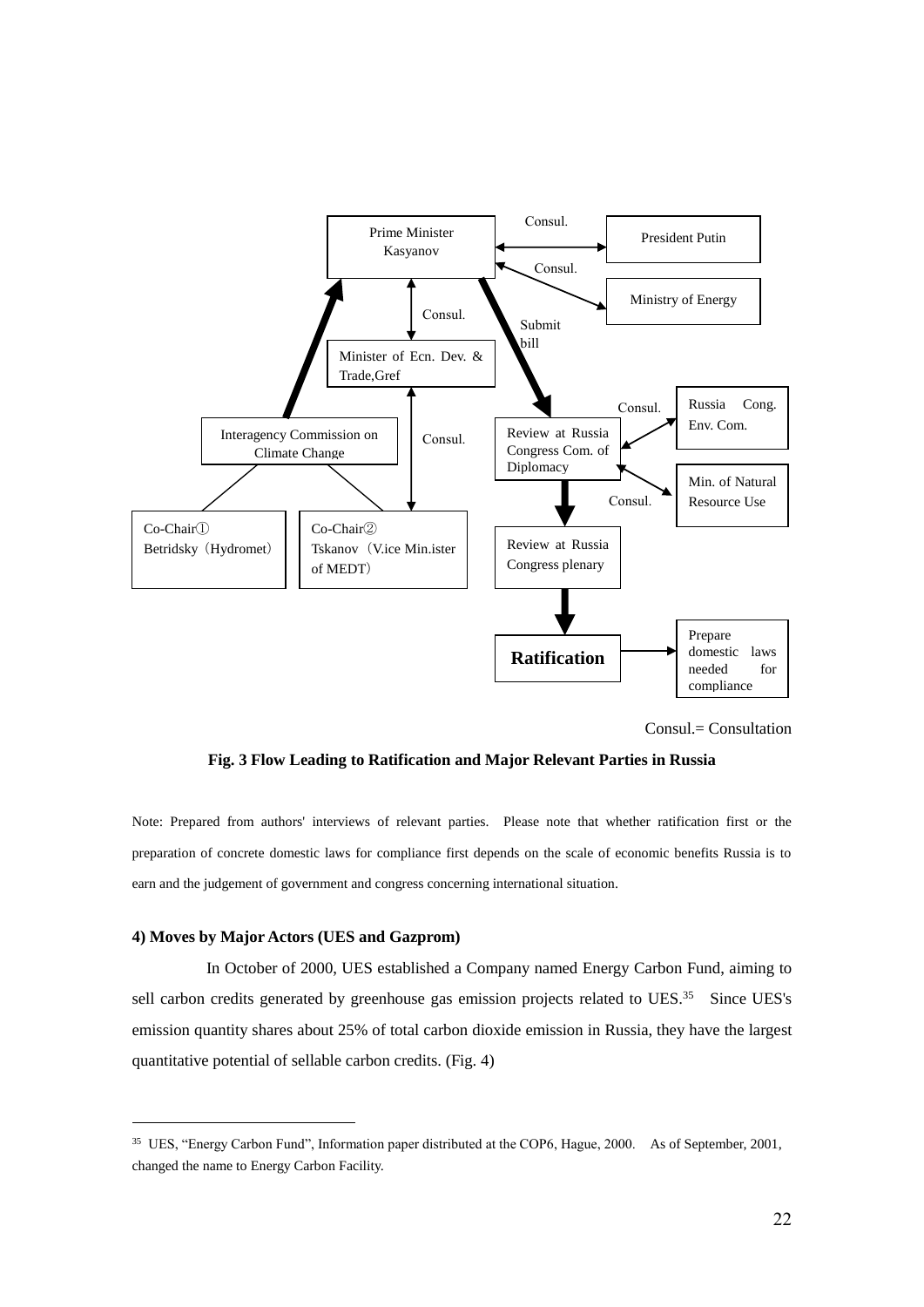

**Fig. 4 Carbon Dioxide Emission per Industry in Russia**

Reference: UES Energy Carbon Fund documents

Already, there is a "half-public and half-private" institution called Center for Preparation and Implementation of International Projects on Technical Assistance (CPPI), related to the Russian Ministry of Energy, that provides policy proposals related to Kyoto Mechanisms, and JI investment consulting and other services to foreign companies as an window of Russian Government. By the way, the person in charge of practical businesses in Energy Carbon Fund is the former member of CPPI. As a part of monopoly dissolution government is about to promote today, UES considers to cut down inefficient and unprofitable power plants, and may conduct the sales of such plants "with carbon credits" to foreign investment in the future.

Gazprom, which shares about 20% of carbon dioxide emissions of whole Russia, currently implements AIJ project (repairs of natural gas pipeline) with German gas company of Ruhrgas<sup>36</sup>. From what the authors heard from CPPI personnel in charge, UES's Energy Carbon Fund was originally to cover the whole Russia including Gazprom, but as Gazprom hesitated to participate, it ended up with UES only. In the near future, however, Gazprom is highly likely to enter into carbon credits trade market in some forms such as to team up with UES.

Moreover, some works are underway diligently to determine the actual emission quantity (inventories) from each emission source, for power plants under UES, at present, and the movement to raise awareness in local plants that will directly involve in actual projects is ongoing. Therefore, the building of a system for carbon credit sales is certainly started, although still insufficiently,

<sup>&</sup>lt;sup>36</sup> Rufrgas and Gazprom are deepening mutual relationship in management as the president of Rufrgas becomes a member of Gazprom's Management Council. (Aforementioned paper, Moe and Tangen, "The Kyoto Mechanism and Russian Climate Politics", p. 88.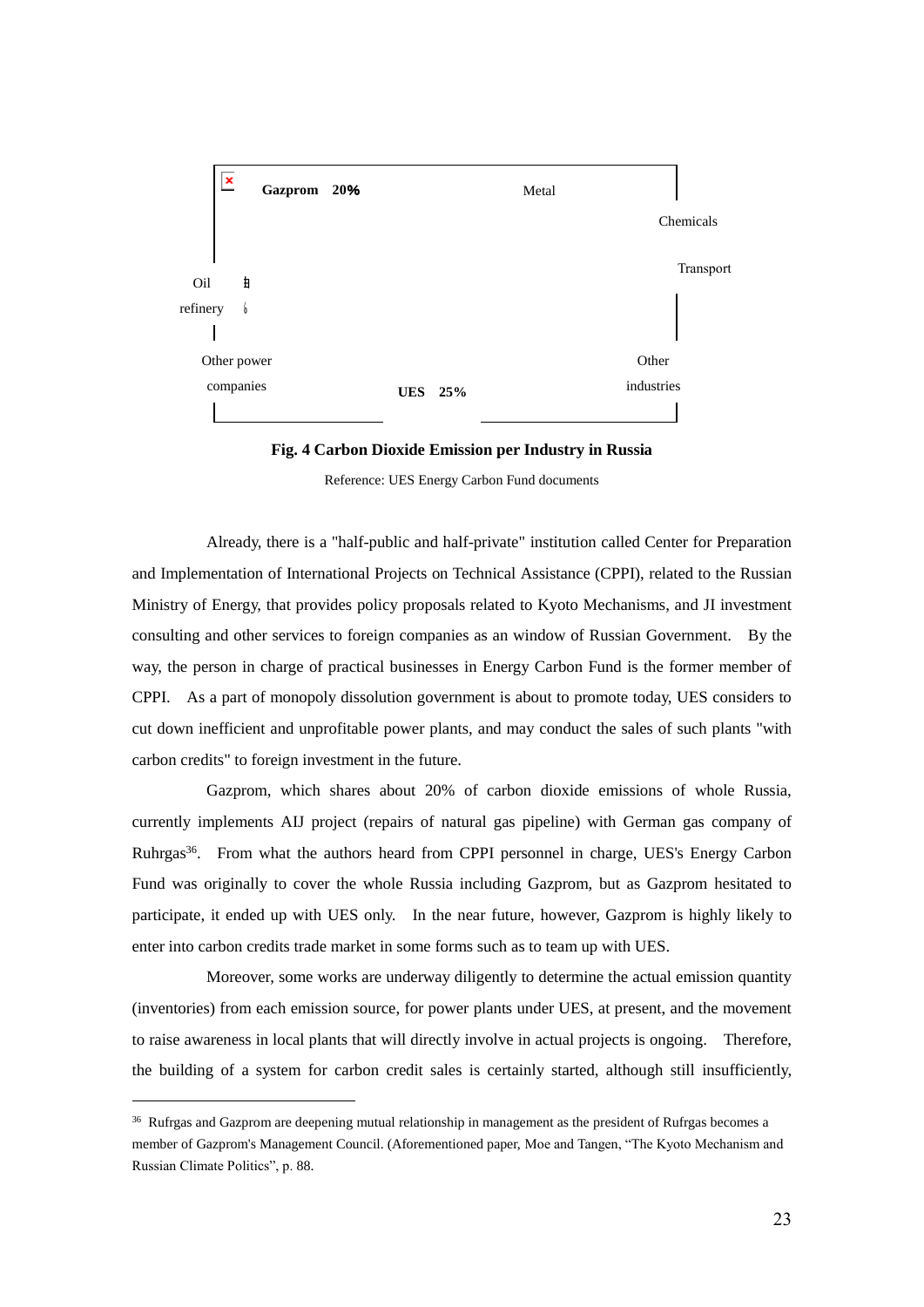among Russian Government and companies.

# **7. AIJ Projects in Russia**

## **1) AIJ Projects between Russia and European Countries and USA**

According to a think-tank collecting AIJ information, there are 11 AIJ project either ongoing or planning in Russia as of July 2001.<sup>37</sup> Projects involve methane gas recovery from landfill, repair of natural gas pipeline, improvement in regional centralized heating facilities, forestry and agriculture projects, and in numbers the largest is the improvement of local district heating system. (The improvement of regional centralized heating system is especially cost-effective in Russia and central and east European countries for the stabilization of people's livelihood as well.) As investors, USA has six projects, Netherlands three and Germany two, etc. with overall investment amount exceeding 16 million dollars.<sup>38</sup> However, these numbers are mainly based on the declaration by both parties, and not too few may be only a plan. In reality, some indicated that about a half of AIJ projects in Russia have not been executed with any projection for execution.<sup>39</sup>

One of most promising JI project candidates for the future in Russia is the repair of natural gas pipeline. Reality is that the aging of pipeline is extremely serious, and for methane leakage at the Gazprom only reaches about 200 million tons (in carbon dioxide equivalent). (This is about 16% of Japan's annual emission quantity.)<sup>40</sup> So, the Gazprom, together with a university, a think-tank, and a company of USA, has already registered to the Secretariat of Framework Convention on Climate Change a project to prevent methane gas leakage from pipelines (Use sealant to stop leakage at 190 valves in total installed in the compressors of two relay stations) as an AIJ project.<sup>41</sup>

This AIJ project provides the cost of greenhouse gas emission reduction significantly lower than other AIJ projects (Presently, carbon credits offered by the World Bank is about 5\$/tCO2, while the cost of greenhouse gas emission reduction in this project is 0.01\$/tCO2, because 1) methane gas has 21 times as much of greenhouse effect as carbon dioxide, 2) repair cost is relatively lower (about 16 million dollars), and 3) longer project terms of 25 years. However, the fact that Gazprom do not make any management decision to prevent methane leakage for 25 years long, or

<sup>37</sup> Joint Implementation Network, *Joint Implementation Quarterly*, Vol.7-No.2, July 2001.

<sup>&</sup>lt;sup>38</sup> Cartinus Jepma and Maarten Eisma, "General Discussion of the AIJ Reporting System", p.15.

<sup>&</sup>lt;sup>39</sup> From authors' interview with Russian researchers and officials, Nov. 27, 2000

<sup>40</sup> Aforementioned paper, Moe and Tangen, "The Kyoto Mechanism and Russian Climate Politics", p. 84.

 $41$  Regarding the problem of this project, detailed analysis is given in the aforementioned paper of Jepma and Eisma,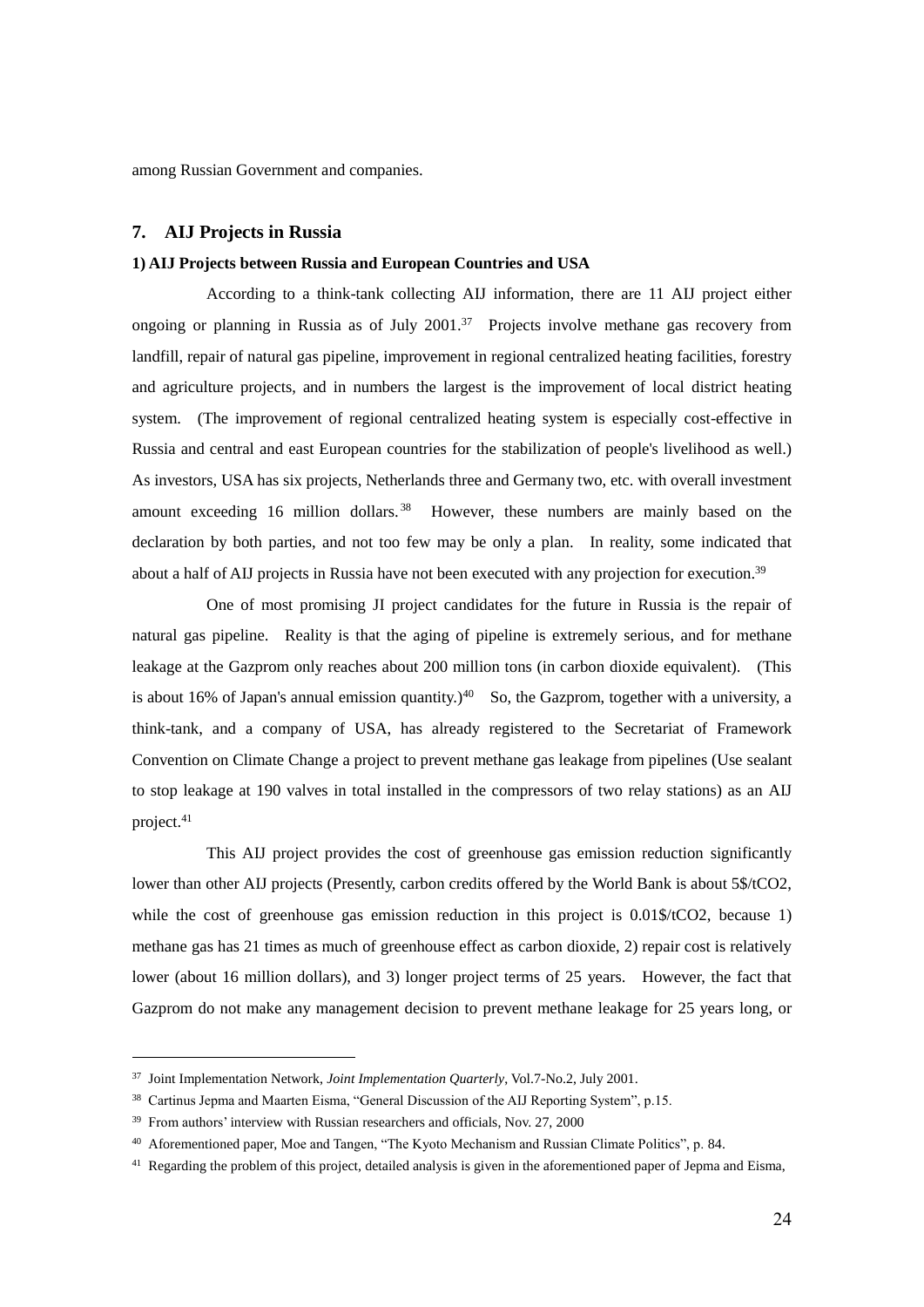there exists the management environment that allows such inaction is, in itself, irrational internationally, and the project environment is expected to change drastically depending on gas price hike, dissolving of Gazprom, revision of laws, etc.

Less cost of emission reduction (cheap carbon credits) is not bad in itself, but, if the cost is improperly down, it will give the same effect as the case of unlawful dumping, and may drive out other types of projects. Therefore, it is necessary for the low cost pipeline repair projects to fully examine the qualification of projects, a way to set baseline scenario, cost calculation and additionality test.

Moreover, one of candidate project under the governmental carbon credits purchase tender started by Netherlands in 1999 (Emission Reduction Unit Purchase Tender: ERUPT) is a project in Russia, and the negotiation for the transfer of credits is ongoing between Russian Government and Dutch government.<sup>42</sup>

# **2) Feasibility Study of Greenhouse Gas Emission Reduction Projects by Japan**

Currently in Japan, the Ministry of Economies, Trade and Industries (METI), the Ministry of Environment, Japan Export Trade Organization (JETRO), Japan International Cooperation Agency (JICA), and other ministries and agencies have a scheme to bear the cost to support Feasibility Study of CDM candidate projects with budget under various nomenclature. The first of such a scheme was "the basic survey to promote Joint Implementation" started in 1998 at then the Ministry of International Trade and Industries, and for the first year about 40 projects proposed (more than 100 projects applied) from Japanese companies (mainly from power sector, iron and steel, metals, engineering, trading houses, etc.).

The breakdown by countries shows Russia had the largest number of projects at 20 projects (the rests are 11 projects for China, 8 projects for Central and Eastern European countries and Central Asian countries, one project for Thailand, and one for Myanmar), and the types of projects included energy savings by facility improvement at power plants, iron foundry, oil refinery, etc., fuel switching (from coals and oil to natural gas), improvement in regional centralized heating facility, facility improvement of power cables and pipelines. (Table-5)

At the back of Russian projects to share more than half was the atmosphere of elevated

<sup>&</sup>quot;General Discussion of the AIJ Reporting System", p.15

<sup>&</sup>lt;sup>42</sup> From the presentation by Maurice Blanson Henkenmans of the Ministry of Economies in Netherlands at the aforementioned (in footnote 8) workshop in Moscow. (Also available at

[http://www.riia.org/Research/eep/russia.html\)](http://www.riia.org/Research/eep/russia.html)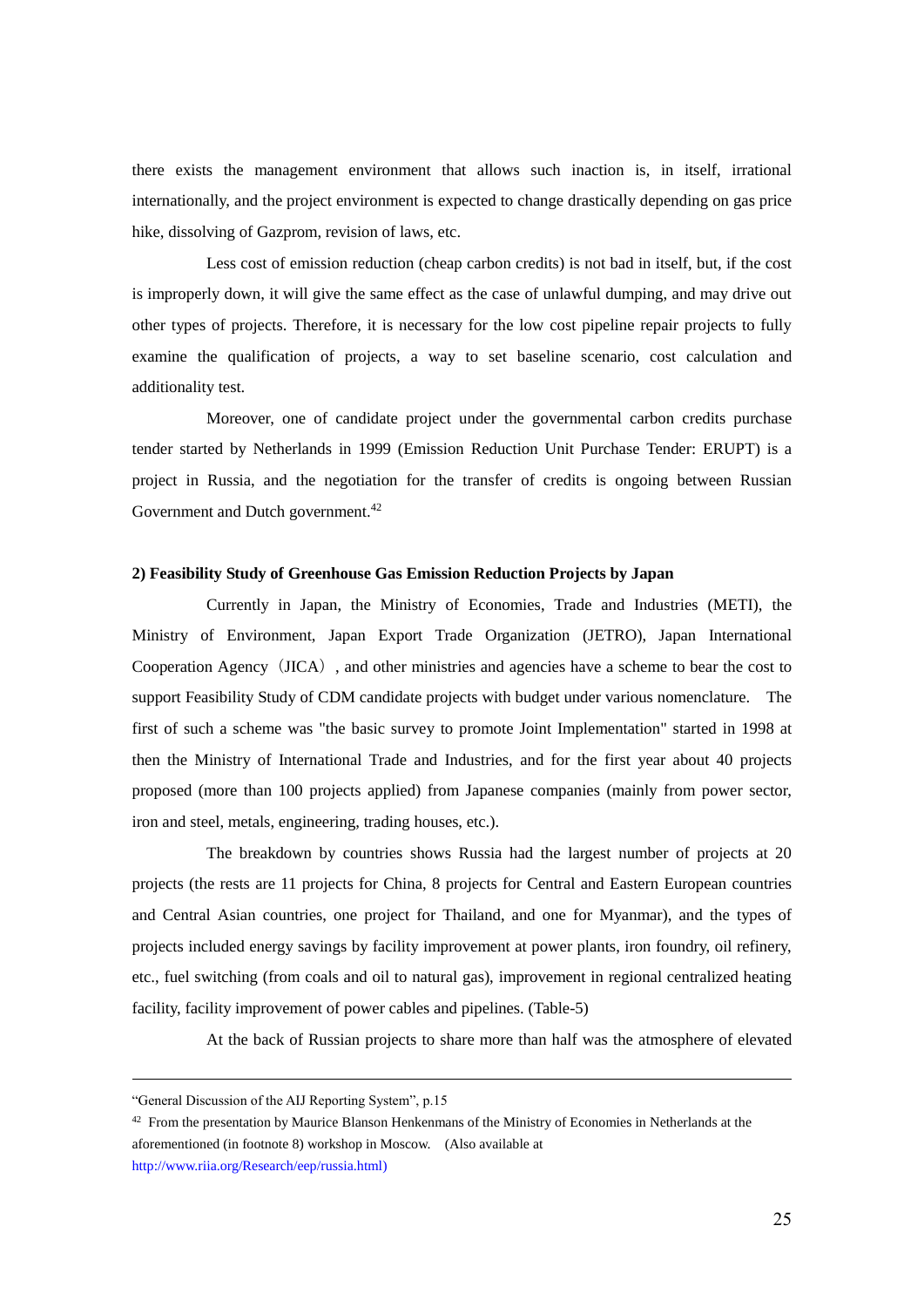mutual friendship between Japan and Russia following then Prime Minister Hashimoto's visit to Russia. (In 1999, number of Russian projects declined to nine projects). Japanese government actually treated Russian projects with higher priority and companies expected some support from the government. Thereafter, however, there was no concrete governmental support, and no project has been executed as AIJ with a prospect for fund procurement.<sup>43</sup> In other words, there is almost no project between Japan and Russia that has greenhouse gas emission reduction as its main goal.<sup>44</sup>

<sup>&</sup>lt;sup>43</sup> Many of companies involved in these projects expected some kind of low interest rate loan like Yen loan or fund gratis.

<sup>44</sup> However, international cooperation for pipeline construction is about to be implemented. For example, both government of Japan and Russia agreed on April 25, 2001, to have Japanese Government provide fund gratis of 100 million yen as the cost of feasibility study for gas pipeline construction in three states of Khavarovsk region, Sakha Republic, and Camtxakka in the far east region of Russia. (April 25, 2001, by NHK) In addition, Sakhalin I project to connect Russia and Japan by pipeline is moving forward.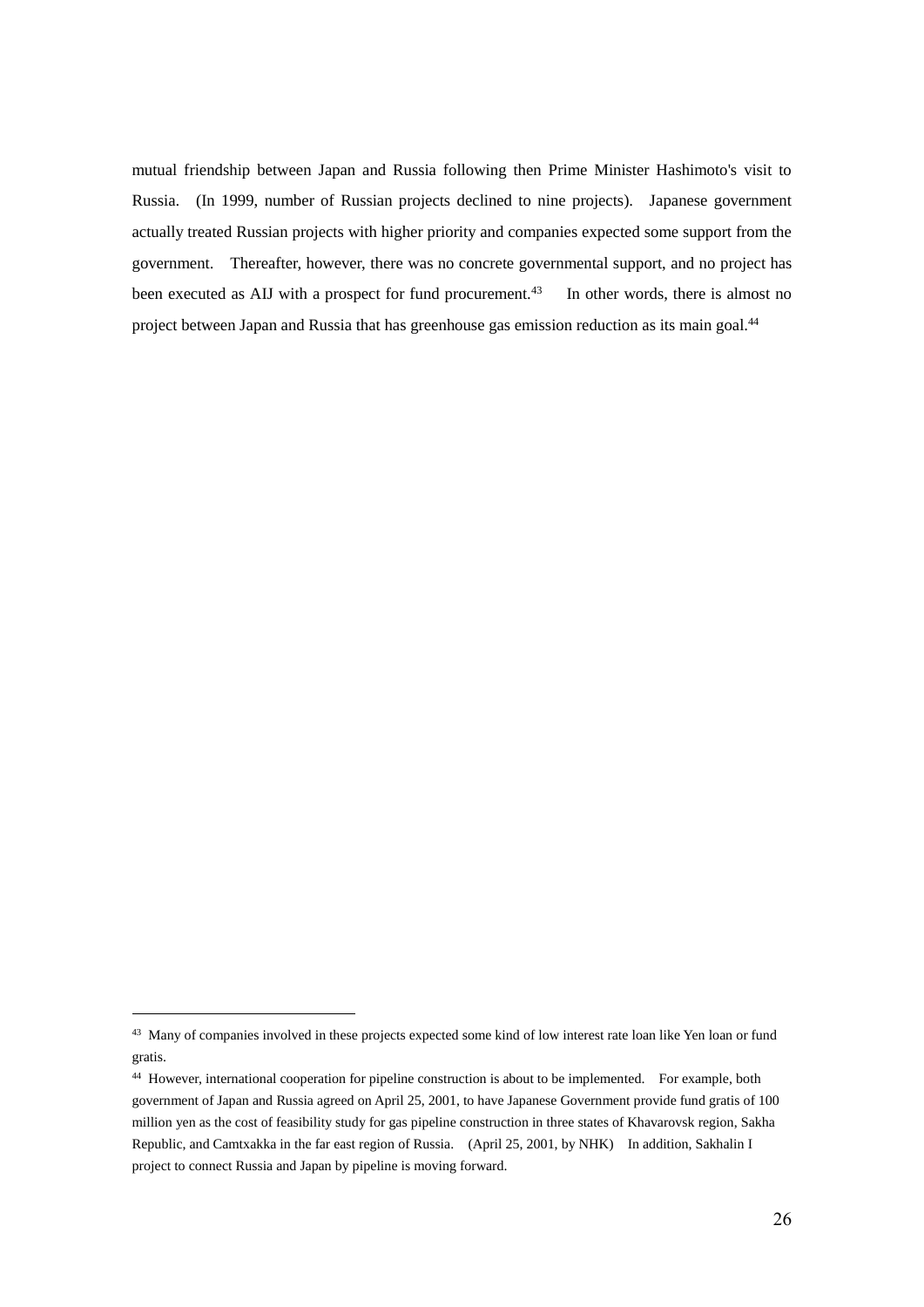# **Table-5 Summary of Russian Projects selected under MITI's Basic Survey to Promote Joint Implementation for 1998**

(US dollars/ton CO2).

|                 | Location                          | Contents                           | Japan-side entities                                                                                              | Russian side<br>entities                            | emission<br>reduction<br>cost |
|-----------------|-----------------------------------|------------------------------------|------------------------------------------------------------------------------------------------------------------|-----------------------------------------------------|-------------------------------|
| $\mathbf{1}$    | Unknown                           | Pipeline                           | New Japan Steel, Japan Steel<br>Sumitomo<br>Pipe.<br>Metals,<br>Sumitomo Co., C. Itoh & Co.,<br>and Mitsui & Co. | Gazprom                                             | 16.8                          |
| $\overline{2}$  | Khabarovsk                        | Oil refinery                       | Chiyoda Engineering                                                                                              | Khabarovsk Oil<br>Refinery                          | 11.9                          |
| 3               | Sakhalin                          | Coal-fueled<br>power plant         | Mitsui & Co., Japan Steel Pipe,<br>Kawasaki Heavy Ind., Unico<br>International                                   | Sakhalinskaya<br><b>Power Plant</b>                 | 34.1                          |
| $\overline{4}$  | Konakova                          | Coal-fueled<br>power plant         | KEPCO, Mitsubishi Shoji                                                                                          | <b>UES</b>                                          |                               |
| $\overline{5}$  | Siberia                           | Coal-fueled<br>power plant         | <b>Power Sources Development</b>                                                                                 | <b>UES</b>                                          |                               |
| 6               | Khabarovsk                        | Coal-fueled<br>power plant         | $\overline{\text{Shoji}}$ ,<br>Chubu<br>Sumitomo<br>Electric Power Co.                                           | Khabarovsk Oil<br>Refinery                          | 23.1                          |
| $\tau$          | Khamchatzka                       | Regional<br>centralized<br>heating | Japan Heavy Chemical Ind.                                                                                        | of<br>City<br>Khamchatzka                           | 15.7                          |
| $\overline{8}$  | <b>Irkutsk</b>                    | Coal-fueled<br>power plant         | Nikki                                                                                                            | Irkutsk Electric<br>Power Co.                       | 27.2                          |
| 9               | Sverdorovsk                       | Steel plant                        | Pateco                                                                                                           | Sverdorovsk<br>Electric<br>Power<br>Co.             | $\overline{4.8}$              |
| 10              | Magnidogorsk                      | <b>Steel Plant</b>                 | New Japan Steel                                                                                                  | Magnidogorsk<br>Steel Co.                           | N/a                           |
| 11              | Nijegordo                         | Coal-fueled<br>power plant         | Unico<br>Toden<br>International,<br>Design, Mitsui & Co.                                                         | Nijego Electric<br>Power Co.                        | n/a                           |
| $\overline{12}$ | Leningrad,<br>Puskov,<br>Olenburg | natural gas<br>power plant         | Toden<br>Unico<br>International,<br>Design, Mitsui & Co.                                                         | Leningrad<br>Power<br>Co.,<br>Olenburg Power<br>Co. | 36.2                          |
| 13              | Krasnoyarsk                       | Oil refinery                       | Chiyoda Engineering Co.                                                                                          | Asunchik<br>Oil<br>Refinery                         | 11.2                          |
| 14              | Khabarovsk                        | Coal-fueled<br>power plant         | Mitsubishi Shoji                                                                                                 | <b>UES</b>                                          | 16.8                          |
| 15              | Kemerobo                          | <b>Steel Plant</b>                 | Mitsubishi Shoji                                                                                                 | Steel<br>Gznetz<br>Plant                            | 11.0                          |
| 16              | Vladiostock                       | Coal-fueled<br>power plant         | Sumitomo & Co., IHI, Toshiba                                                                                     | Electric<br>Dali<br>Power Co.                       | 23.4                          |
| 17              | Thula                             | Coal-fueled<br>power plant         | Sumitomo & Co., TEPCO                                                                                            | <b>UES</b>                                          | 16.0                          |
| 18              | Liuzan                            | Coal-fueled<br>power plant         | Sumitomo<br>$\&$<br>Co.,<br>Power<br><b>Resource Development</b>                                                 | Leiuzanskaya<br>Power Plant                         | 11.5                          |
| 19              | Nijegordo                         | Regional<br>centralized<br>heating | Unico<br>Mitsui<br>&<br>Co.,<br>International                                                                    | <b>State</b><br>of<br>Nijegordo                     | N/a                           |
| 20              | Samala                            | Oil refinery                       | Mitsubishi Shoji                                                                                                 | Guyvishev<br>Oil<br>Refinery, etc.                  | 14.4                          |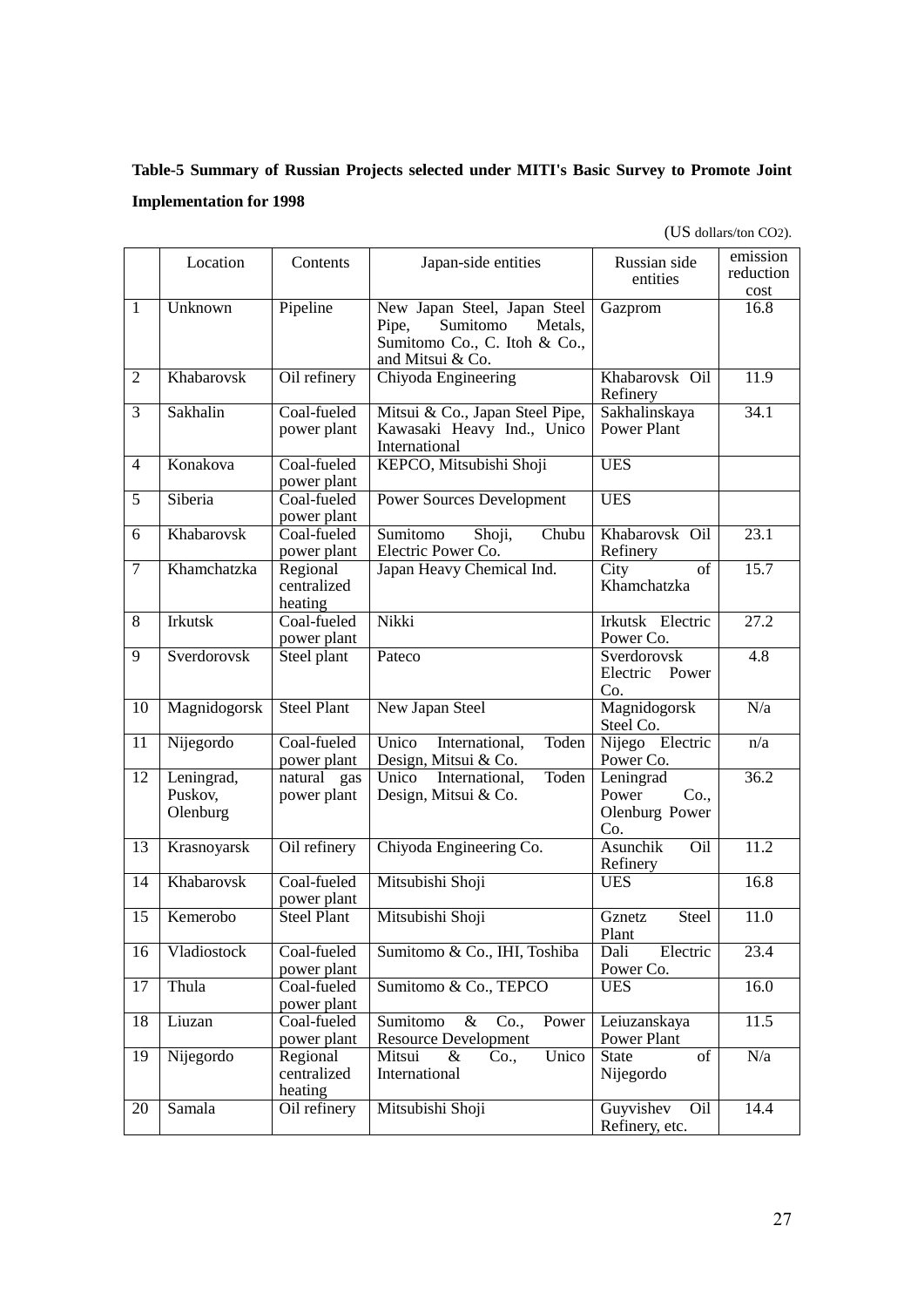Note: Emission reduction costs are, in many cases, calculated by dividing capital investment by the volume of greenhouse gas emission reduction. (Unit is Dollars/ton Carbon Dioxide). However the calculation of emission volume and costs differ significantly from a company to another, so the cost comparison between projects needs cautious approach.

Reference: Prepared by authors from New Energy Industrial Technology Development Institute, Mitsubishi Research Institute, "Analysis of the result of basic study to promote Joint Implementation for the year 1998", 1999 Survey Report NEDO-GET-9901.

# **8. Future Tasks**

In this section, we shall list up concrete examples of Kyoto Protocol system designing for which both Japan and Russia can contribute.

## **1) Earlier Start of Trading**

1

For Russia, although there may be a limit in tradable quantity, it is favorable to earn cash revenues by the earlier start of JI and emission permit trading (early trading), thereby become able to invest on actual greenhouse gas emission reduction projects. Presently, within developed countries (or their companies, for example between Japanese company and Australian company) or between developed countries and countries in central or eastern Europe or South America, some carbon credits trade contracts have been already made. However, in case of Russia, reality is that their risks are too large to find a purchaser in Japanese trading market.<sup>45</sup>

The Russian Federation Institute of Energy Strategy of Ministry of Fuel and Energy suggested concrete proposals on early trading, from a view that overselling risk is small when the trading quantity is less than 1% of emission quantity.<sup>46</sup> Such small trading certainly present merits to both investor side and host side. For this, however, it is necessary for Russian side to establish actual emission quantity (inventories) at major emission sources such as power plants. Next, it is essential to have organizational responses that can reduce various risks surrounding carbon credit trading. Moreover, it will be necessary to fully persuade international society, which fears the diversion of cash revenues earned through early trading to application other than environmental conservation (in the worst case, transformation to unaccounted-for expenditure, overselling of Hot Air, and Russia's market monopoly, by clarifying the merits of early trading and the use of funds, to be specific, by declaring the mandate for reinvestment of cash revenues to greenhouse gas emission

<sup>45</sup> From authors' interview of carbon credit traders in Japan (July 19, 2001).

<sup>46</sup> Aforementioned Ministry of Fuel and Energy of the Russian Federation Institute of Energy Strategy, "Kyoto Protocol and Russian Energy", p.15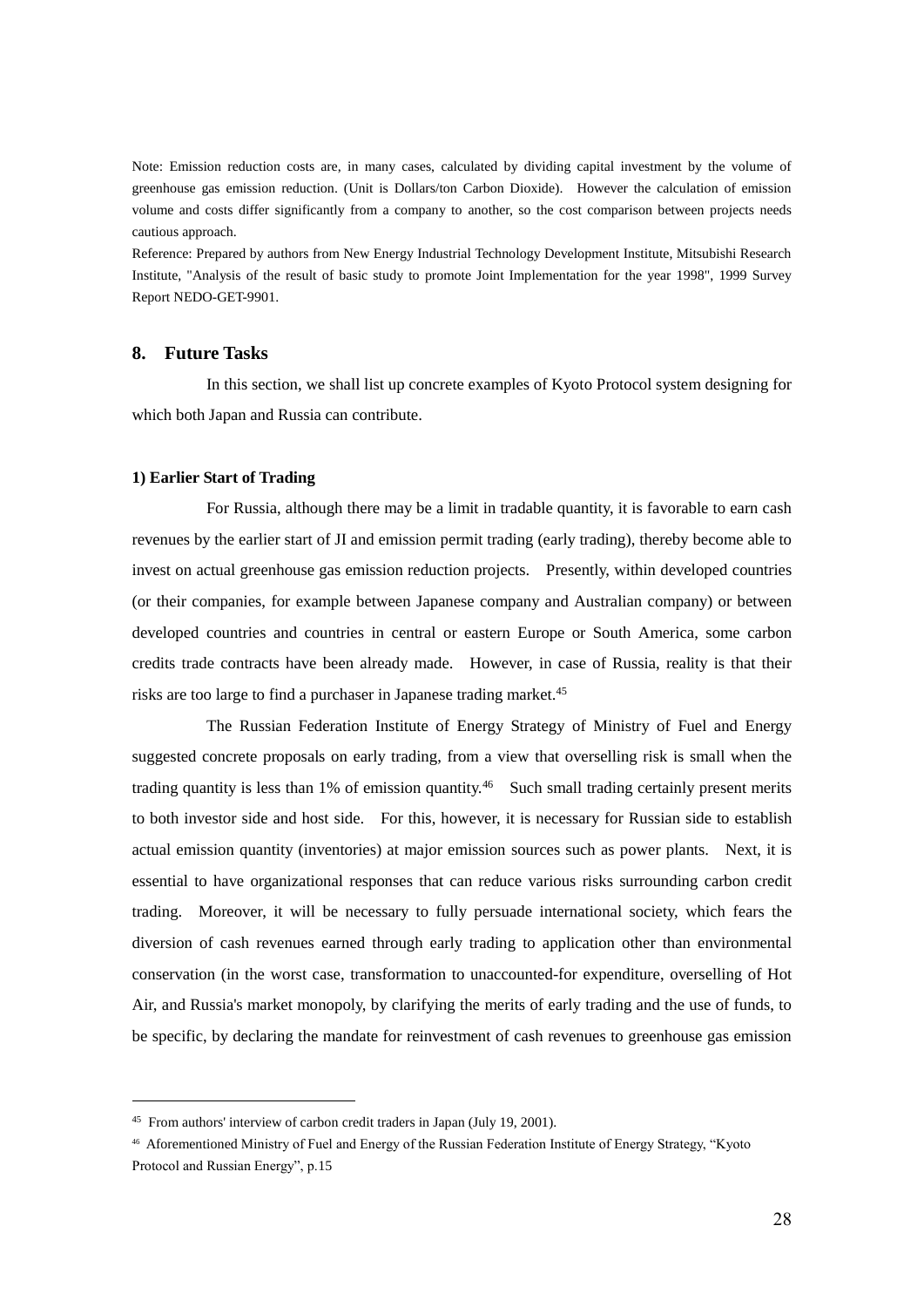reduction projects (Green Investment Scheme<sup>47</sup>).

# **2**)**Debt-Carbon Swap**

A scheme to conduct a swap (exchange) between foreign debt and carbon credits, which authors and others have proposed as an effective use of public funds<sup>48</sup> such as ODA of Japan.<sup>49</sup>

At present, Russia is not Japan's ODA subjected country, so that the loans provided by former Export-Import Bank of Japan, or debts in the private sector can be the subject of a swap. Actually, USA's think tank also proposed similar debt-carbon swap, and it was reviewed under the Clinton administration as one of really effective options.<sup>50</sup>

Nonetheless, there are different moves ongoing in regards to the repayment of Russian foreign debt today. Finland Government, for example, proposed to Russian side "debt-transformation project" to exempt accumulated debt, on the conditions that Russia agrees to jointly build environmental cleaning (waste water treatment) plant near Sankt Petersburg.<sup>51</sup> German Government and Russian Government are also about to reach an agreement on the exchange of Russian debt to Germany and the stocks of Russian power company.<sup>52</sup> Furthermore, when President Putin visited Korea at the end of February, 2001, Korean Government and Russian Government agreed to exchange Russian debt to Korean Government with Russian armament.<sup>53</sup> In addition, recent (September 14, 2001) interview authors conducted in Moscow, the Vice Chairman of Environmental Committee at the Russian Congress, Mr. Kosarikov stated that "Russia hopes to redeem about 60 billion dollars of its 165 billion dollars foreign debt by debt-environment (including carbon) swap."

Japanese Government is undertaking the steps for practical debt cancellation for heavy debt country in Africa, etc. (provision of fund gratis for debt repayment). Therefore, although some problems such as financial additionality remain, barriers for the practical swap of debt and carbon seem to be less than expected. Nonetheless, in regards to carbon credits, both host country and

<sup>&</sup>lt;sup>47</sup> The idea to use revenues from emissions trading for development and implementation of energy efficiency improvement projects in Russia has been developed over several years.

<sup>&</sup>lt;sup>48</sup> Under the rules of the Kyoto Protocol, public funds used to earn carbon credits should not be those diverted from existing ODA funds.

<sup>49</sup> Refer to Ishii, Atsushi, Asuka-Zhang Shouchuan(Jusen), and Tomoyuki Tanabe, " Debt-carbon Swap : ODA's options of global warming measures ", 2000 (Available at http://www2s.biglobe.ne.jp/~stars/)

<sup>50</sup> Aforementioned paper of Moe and Tangen, "The Kyoto Mechanism and Russian Climate Politics", p. 66.

<sup>51</sup> Yomiuri Shimbun, May 12, 2001

<sup>52</sup> Inter-fax Telecommunication, December 10, 2000

<sup>53</sup> Asahi Newspaper, February 28, 2001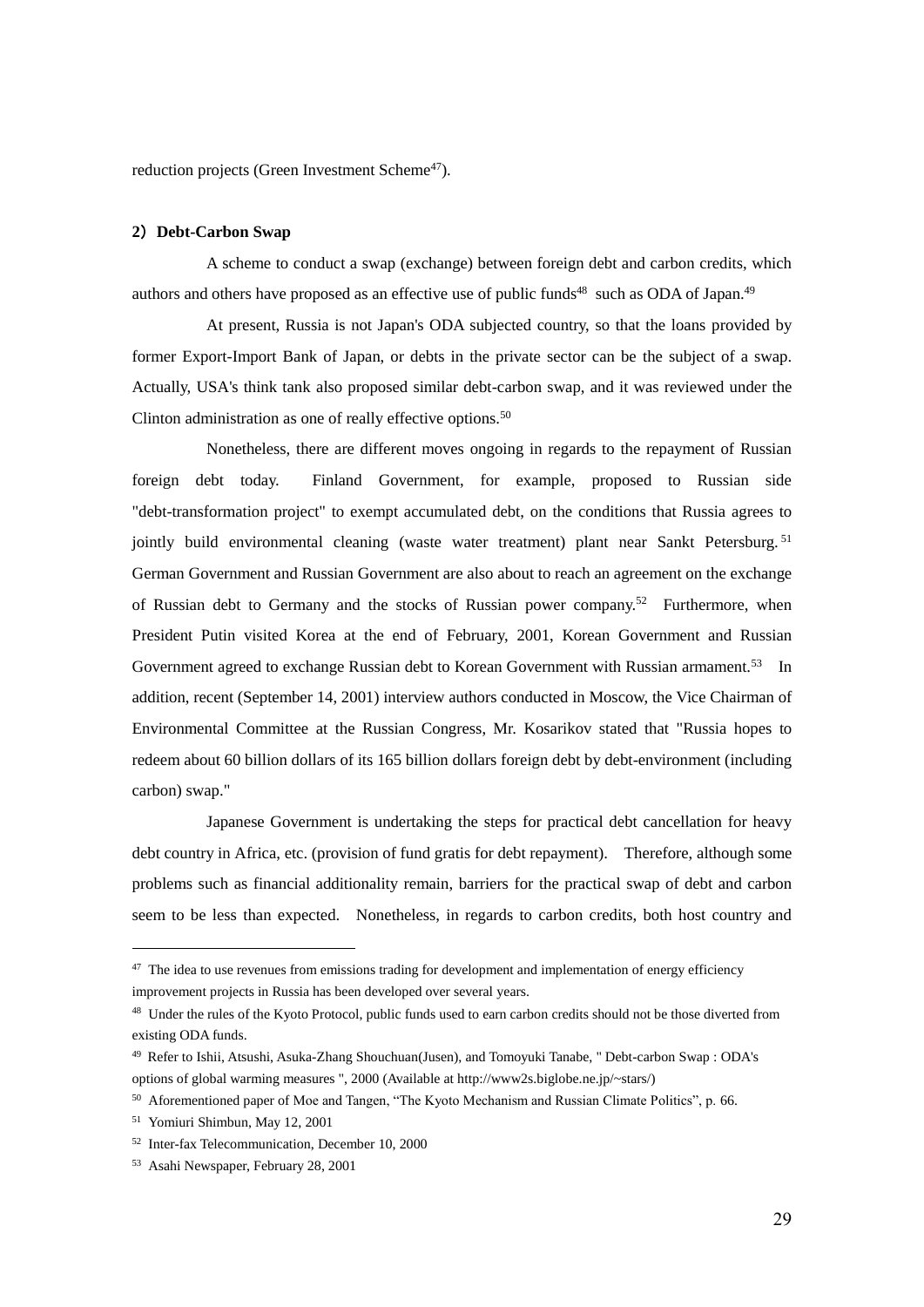investor country need to adopt flexible and strategic thinking.

## **3) Jointly Building Information Monitoring System**

Russia does not have full and required infrastructure in sciences, such as monitoring system. Therefore, in consideration of international cooperation on warming measures between Japan and Russia especially the Russian Far East region, which has strong tie with Japan, it is feasible to consider the joint construction of monitoring system such as for the information on forest fire, which becomes significant problem in Russian Far East region. The greenhouse gas emission from forest fire is a problem found in various parts of the world, and Russia is no exception.<sup>54</sup> For example, in Khabarovsk region, forest fires from 1990 till 2000 are 617 cases in annual average, with the damaged area extended to 230,000 ha, releasing 64 million tons of carbon dioxide into the atmosphere. For the whole region of Russian Far East, some data showed the release of about 50 million tons/year of carbon dioxide from forest fire, which is equivalent to about one half of energy-related emission quantity in the region (about 4% of yearly emission quantity in Japan). (Table-6)

**Table-6 Carbon Dioxide Emission Quantities from Fossil Fuel Consumption and Forest Fires in Russian Far East Region(million tons)** 

| Emission sources of carbon<br>dioxide | 1999  | 2010 (forecasted) |
|---------------------------------------|-------|-------------------|
| <b>Fossil fuel consumption</b>        | '02.6 | 94.9              |
| Forest fires                          | 50.4  | 50.4              |

Reference: Alexander S. Sheingauz, "The Kyoto protocol and the Russian Far East: Possibilities of Cooperative Policies for Sustainable Development", Economic Research Institute Khabarovsk, Paper prepared for "Sustainable Development and Energy Security for Northeast Asia: Prospects for the International Cooperation", June 26-28, 2001, the Economic Research Institute for Northeast Asia, Niigata, Japan.

Monitoring of forest fires using high-resolution satellite images is fully available, and presents considerable academic significance. Although still in a smaller scale, National Environmental Research Institute of Japan and several universities are already conducting image processing of Russian regions using satellite data. Moreover, Japan's Ministry of Environment and the Ministry of Economy, Trade, and Industries are about to actively promote the building of an environmental monitoring system in Asia, presently. Therefore, it may be possible to integrate such

<sup>54</sup> Regarding forest fire problem in Russia, refer to the aforementioned paper, Sheingauz, "The Kyoto protocol and the Russian Far East: Possibilities of Cooperative Policies for Sustainable Development"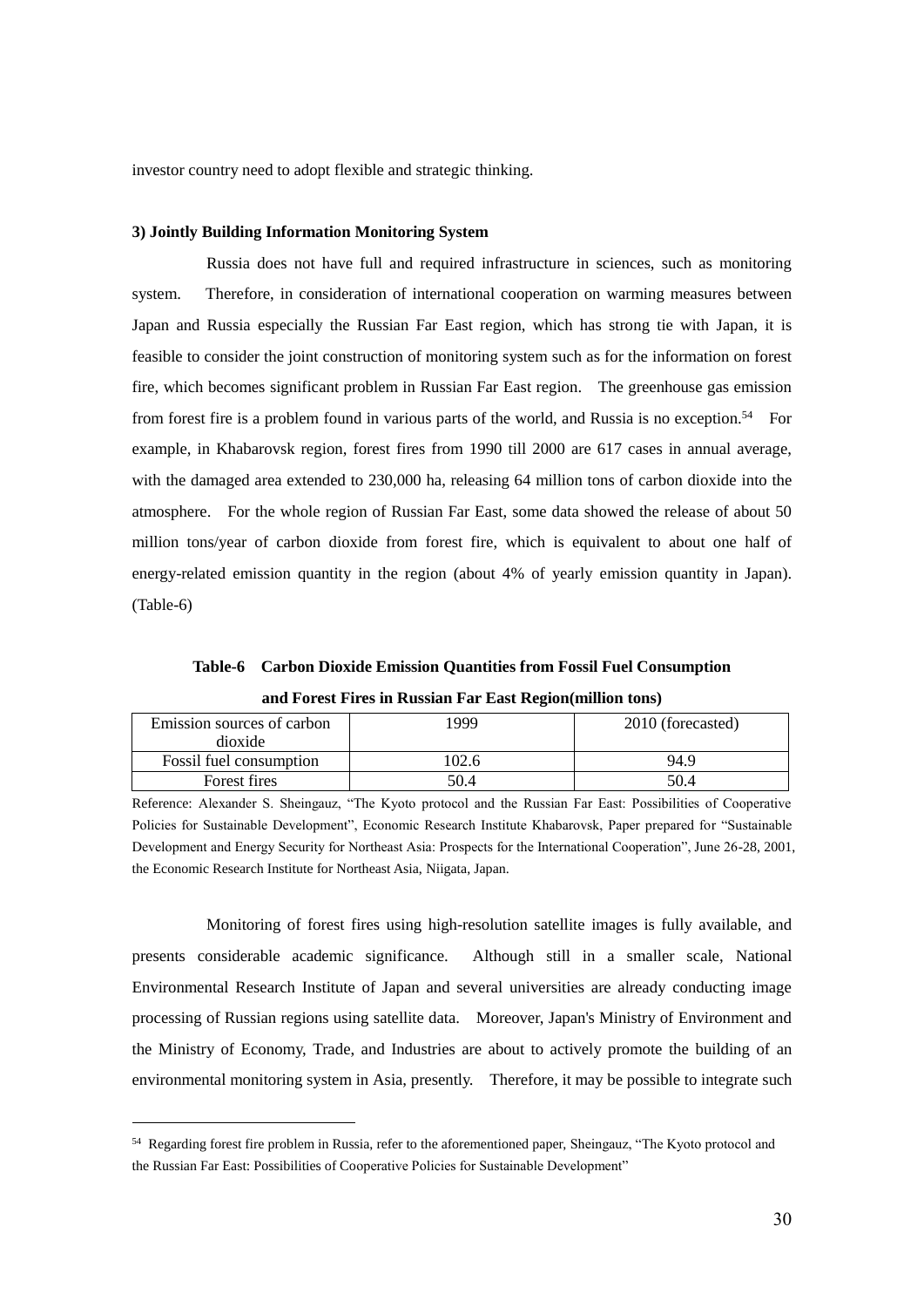research works and system buildings, and incorporate database for monitoring forest fires in Russia using satellite images.

# **9. Conclusion**

In the international community (Japan, Russia, EU, and developing countries) concerning Kyoto Protocol, the "wishes" of each national government can be summarized as follows:

## **Japan:**

Wants to enact the Protocol. Wants to purchase Hot Air at lower cost. Wants to strengthen energy security system (for example: building gas pipelines). It wants to have a friendly relationship with Russia, but to solve diplomatic concerns such as Northern Territory issue.

# **Russia:**

Wants to enact the Protocol. Wants to sell a large mass of Hot air at higher prices. Wants to get technologies. Wants to win other different demands (if possible) by the ratification card and Hot Air.

#### **EU:**

Wants to enact the Protocol. Do not want Russia sell too much of Hot Air. Yet wants to purchase certain amount of Hot Air from Russia.

# **Developing countries:**

Wants to enact the Protocol. Do not want to let Russia sell off too much Hot air.

On top of such intertwined relationships, there exists one uncertain element of "USA's return to the Kyoto Protocol." Therefore, policy-makers of each country need to adopt strategic thinking based on economic knowledge and accurate information. In addition, one of major issues in the future international negotiation is the carbon credit price negotiation. Moreover, it is likely that bilateral and multilateral "deal" with various issue linkage will be conducted openly and at the background of diplomacy and businesses, in association with price negotiation or as the one accompanying carbon credits.

However, energy issues and global warming issues are primarily the issues to be addressed in international society as a whole with long-term perspective, must not be abused by some countries or by the talks of compliance costs of a private firm 10 years from now. The enlargement of non-transparency not only is against the trend of pursuing accountability